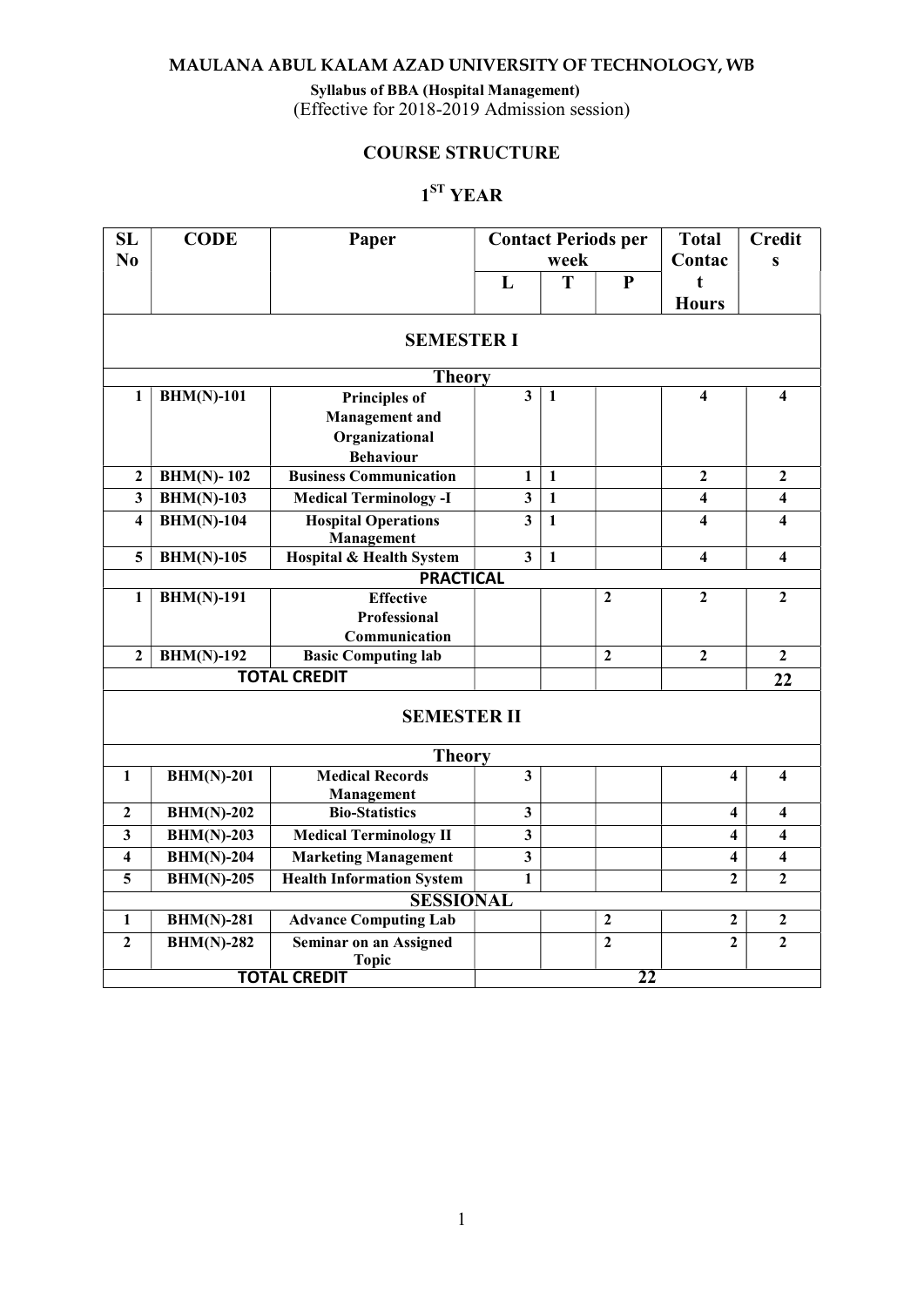#### Syllabus of BBA (Hospital Management)

(Effective for 2018-2019 Admission session)

# 2 ND YEAR

| SL<br>N <sub>0</sub>    | <b>CODE</b>       | Paper                                                          |                         | <b>Contact Periods</b><br>per week |           | <b>Total</b><br>Contac       | <b>Credit</b><br>S      |
|-------------------------|-------------------|----------------------------------------------------------------|-------------------------|------------------------------------|-----------|------------------------------|-------------------------|
|                         |                   |                                                                | L                       | T                                  | ${\bf P}$ | $\mathbf{f}$<br><b>Hours</b> |                         |
|                         |                   | <b>SEMESTER III</b>                                            |                         |                                    |           |                              |                         |
|                         |                   | <b>Theory</b>                                                  |                         |                                    |           |                              |                         |
| $\mathbf{1}$            | <b>BHM(N)-301</b> | <b>Public Health and Health</b><br>care Planning               | $\overline{\mathbf{3}}$ | 1                                  |           | 4                            | $\overline{\mathbf{4}}$ |
| $\overline{\mathbf{c}}$ | <b>BHM(N)-302</b> | <b>Accounts</b>                                                | $\overline{\mathbf{3}}$ | $\mathbf{1}$                       |           | 4                            | $\overline{\mathbf{4}}$ |
| $\overline{\mathbf{3}}$ | $BHM(N)-303$      | <b>Health Economics</b>                                        | $\overline{\mathbf{3}}$ | $\mathbf{1}$                       |           | 4                            | 4                       |
| 4                       | $BHM(N)-304$      | <b>Support, Utility and Clinical</b><br>Services-I             | $\mathbf{3}$            | $\mathbf{1}$                       |           | 4                            | $\overline{\mathbf{4}}$ |
| 5                       | $BHM(N)-305$      | <b>Fundamentals of Inventory</b><br>Management                 | $\overline{2}$          | 1                                  |           | 3                            | $\overline{\mathbf{3}}$ |
|                         |                   | <b>SESSIONAL</b>                                               |                         |                                    |           |                              |                         |
| 1                       | <b>BHM(N)-386</b> | <b>Minor Project</b>                                           |                         |                                    |           | 4                            | $\overline{\mathbf{4}}$ |
|                         |                   | <b>TOTAL CREDIT</b>                                            |                         |                                    |           | $\overline{23}$              |                         |
|                         |                   | <b>SEMESTER IV</b>                                             |                         |                                    |           |                              |                         |
|                         |                   | <b>Theory</b>                                                  |                         |                                    |           |                              |                         |
| $\mathbf{1}$            | <b>BHM(N)-401</b> | <b>Epidemiology and Analysis</b><br>of Health Information Data | $\overline{3}$          | $\mathbf{1}$                       |           | $\overline{\mathbf{4}}$      | $\overline{\mathbf{4}}$ |
| $\mathbf{2}$            | $BHM(N)-402$      | Support, Utility and<br><b>Clinical services-II</b>            | 3                       | $\mathbf{1}$                       |           | $\overline{\mathbf{4}}$      | $\overline{\mathbf{4}}$ |
| $\mathbf{3}$            | $BHM(N)-403$      | <b>Environment &amp; Ecology</b>                               | $\overline{2}$          | $\mathbf{1}$                       |           | $\overline{\mathbf{3}}$      | $\mathbf{3}$            |
| 4                       | <b>BHM(N)-404</b> | <b>Financial Management</b>                                    | 3                       | $\blacksquare$                     |           | $\overline{\mathbf{4}}$      | $\overline{\mathbf{4}}$ |
| 5                       | <b>BHM(N)-405</b> | <b>Fundamentals of Research</b><br><b>Methodology</b>          | $\mathbf{2}$            | $\mathbf{1}$                       |           | $\overline{\mathbf{3}}$      | $\overline{\mathbf{3}}$ |
|                         |                   | <b>TOTAL CREDIT</b>                                            |                         |                                    |           | 18                           |                         |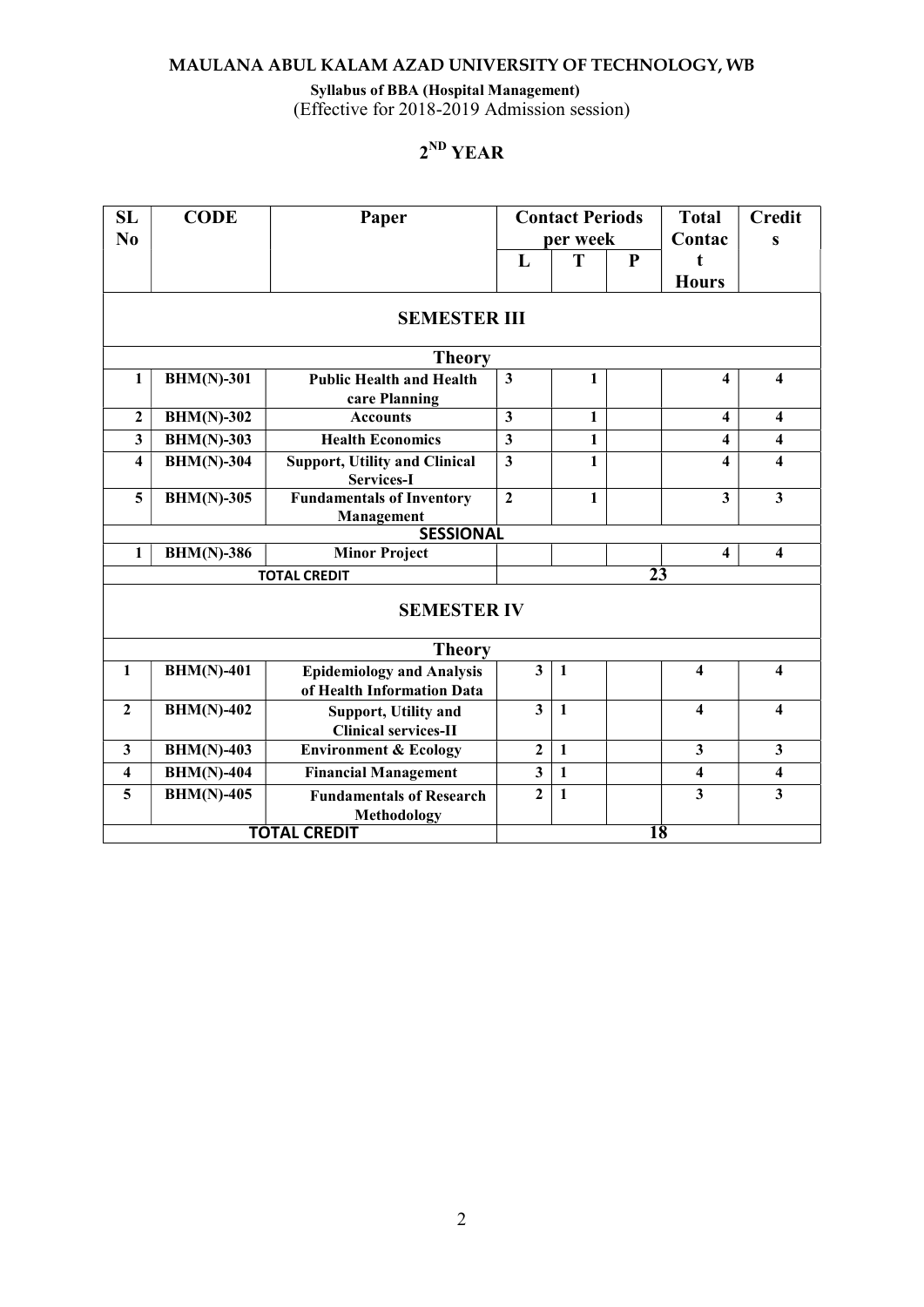# Syllabus of BBA (Hospital Management)

(Effective for 2018-2019 Admission session)

# $3^{\rm RD}$  YEAR

| SL               | <b>CODE</b>       | Paper                                  |                         | <b>Contact Periods</b> |                         | <b>Total</b>            | <b>Credit</b>           |
|------------------|-------------------|----------------------------------------|-------------------------|------------------------|-------------------------|-------------------------|-------------------------|
| No               |                   |                                        | per week                |                        | Contac                  | $\mathbf{s}$            |                         |
|                  |                   |                                        | L                       | T                      | ${\bf P}$               | t                       |                         |
|                  |                   |                                        |                         |                        |                         | <b>Hours</b>            |                         |
|                  |                   | <b>SEMESTER V</b>                      |                         |                        |                         |                         |                         |
|                  |                   | <b>Theory</b>                          |                         |                        |                         |                         |                         |
| 1                | <b>BHM(N)-501</b> | <b>Quality in Health Care</b>          | $\mathbf{3}$            | 1                      |                         | $\overline{\mathbf{4}}$ | $\overline{\mathbf{4}}$ |
| $\boldsymbol{2}$ | $BHM(N)-502$      | <b>Health Insurance</b>                | $\boldsymbol{2}$        | 1                      |                         | $\mathbf{3}$            | 3                       |
| 3                | <b>BHM(N)-503</b> | <b>Clinical law and Medical ethics</b> | $\overline{\mathbf{3}}$ | $\mathbf{1}$           |                         | $\overline{\mathbf{4}}$ | $\overline{\mathbf{4}}$ |
| 4                | $BHM(N)-504$      | <b>Human Resource Management</b>       | $\overline{\mathbf{3}}$ | $\mathbf{1}$           |                         | $\overline{\mathbf{4}}$ | $\overline{\mathbf{4}}$ |
|                  |                   | <b>SESSIONAL</b>                       |                         |                        |                         |                         |                         |
| $\mathbf{1}$     | <b>BHM(N)-581</b> | <b>Summer Training Evaluation</b>      |                         |                        | $\overline{\mathbf{4}}$ | $\overline{\mathbf{4}}$ | $\overline{\mathbf{4}}$ |
|                  |                   | <b>TOTAL CREDIT</b>                    |                         |                        |                         | 19                      |                         |
|                  |                   |                                        |                         |                        |                         |                         |                         |
|                  |                   | <b>SEMESTER VI</b>                     |                         |                        |                         |                         |                         |
|                  |                   | <b>Theory</b>                          |                         |                        |                         |                         |                         |
| $\mathbf{1}$     | <b>BHM(N)-601</b> | <b>Public Relations</b>                | $\overline{\mathbf{3}}$ | $\mathbf{1}$           |                         | $\overline{\mathbf{4}}$ | $\overline{\mathbf{4}}$ |
| $\mathbf{2}$     | $BHM(N)-602$      | <b>Elective-I Offline courses-</b>     | $\overline{\mathbf{3}}$ | $\mathbf{1}$           |                         | $\overline{\mathbf{4}}$ | $\overline{\mathbf{4}}$ |
|                  | A/B/C/D/E/F/      | A. Occupational Health                 |                         |                        |                         |                         |                         |
|                  | G                 | <b>B.</b> Biomedical Waste             |                         |                        |                         |                         |                         |
|                  | (any One)         | Management                             |                         |                        |                         |                         |                         |
|                  |                   | C. Nutrition                           |                         |                        |                         |                         |                         |
|                  |                   | D. Cardio vascular Diseases            |                         |                        |                         |                         |                         |
|                  |                   | E. Emergency Service                   |                         |                        |                         |                         |                         |
|                  |                   | Department                             |                         |                        |                         |                         |                         |
|                  |                   | F. Front Office Management             |                         |                        |                         |                         |                         |
|                  |                   | G. Disaster Management                 |                         |                        |                         |                         |                         |
|                  |                   | Online courses**                       |                         |                        |                         |                         |                         |
|                  |                   | <b>SESSIONAL</b>                       |                         |                        |                         |                         |                         |
| $\mathbf{1}$     | <b>BHM(N)-681</b> | <b>Major Project on Specialized</b>    |                         |                        | $\bf{8}$                | 8                       | 8                       |
|                  |                   | Area                                   |                         |                        |                         |                         |                         |
|                  |                   | <b>TOTAL CREDIT</b>                    |                         |                        |                         | 16                      |                         |

L – Lecture, T- Tutorial, P- Practical

Tutorial classes are to be used for Discussions, Problem solving, Assignments and Continuous Evaluation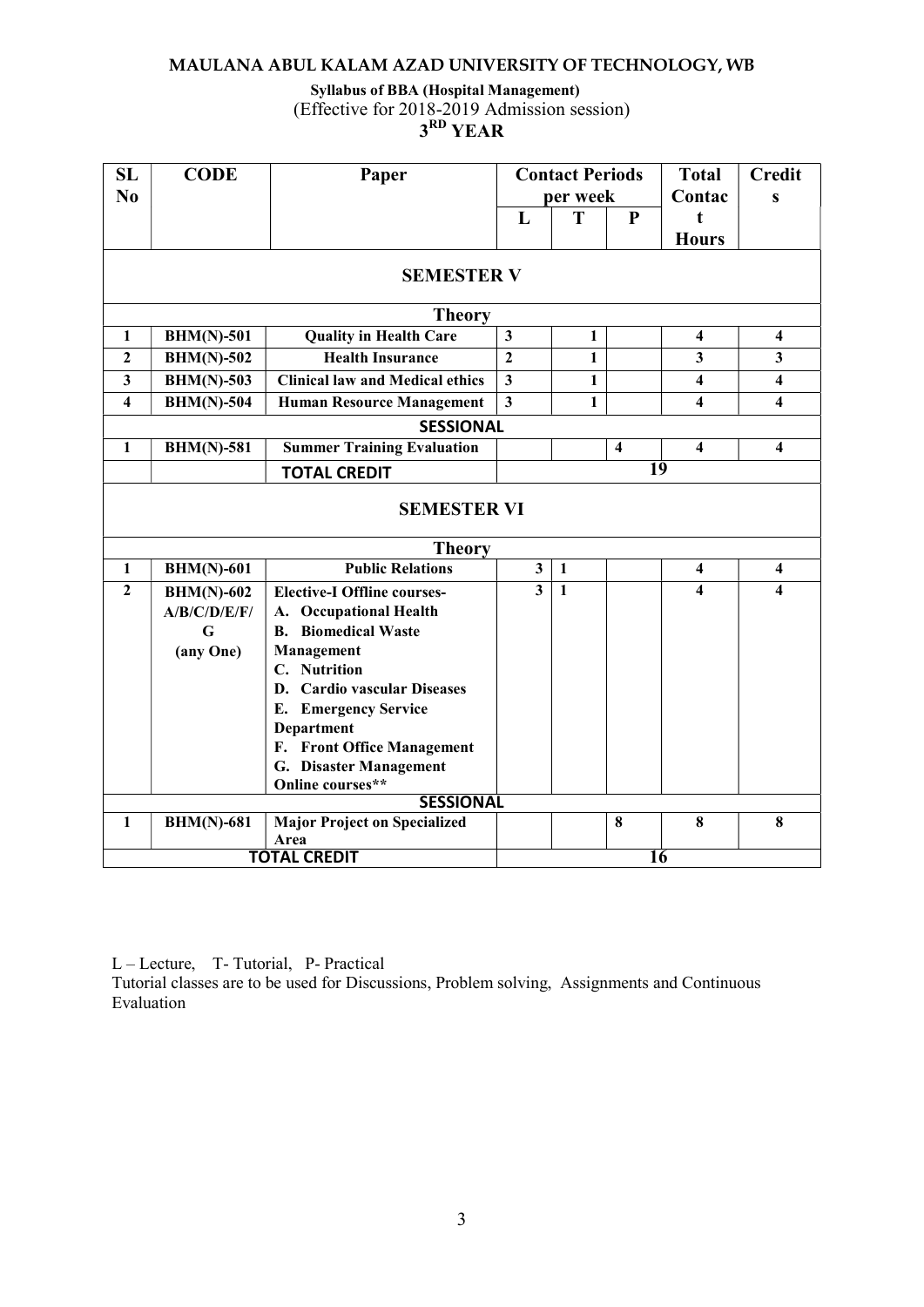# Syllabus of BBA (Hospital Management) (Effective for 2018-2019 Admission session) Detailed Syllabus Semester I

# Paper: PRINCIPLES OF MANAGEMENT AND ORGANIZATION BEHAVIOR Code : BHM(N)-101 Contacts Hours / Week : 3L+1T Credits : 4

| Module       | <b>Topics</b>                                                                                                                                                                                                                                                                                                                                                                                                                                             |
|--------------|-----------------------------------------------------------------------------------------------------------------------------------------------------------------------------------------------------------------------------------------------------------------------------------------------------------------------------------------------------------------------------------------------------------------------------------------------------------|
|              | The evolution of Management, Definition and importance of Management<br>Fayol's fourteen principles of management<br>Planning<br>Nature of Planning, Planning Process, Objectives, MBO Decision-making<br>Concept, Process of decision-making, Types of decisions, Techniques in decision-making                                                                                                                                                          |
| $\mathbf{I}$ | Organizing<br>Organization structure, Formal and informal organizations, Principles of organizations-chain of<br>command, span of control, delegation, decentralization, empowerment ,matrix organizations,<br>team based structures, virtual organizations, boundary less organizations. Controlling<br>Controlling, importance of controlling, controlling process, types of control, factors influencing<br>control effectiveness.                     |
| Ш            | Organizational Behaviour: Introduction, definition, historical development, fundamental<br>principles of OB, challenges and opportunities.<br>Personality: Meaning, determinants, The Big Five Model, personality attributes influencing OB.<br>Attitude: Formation, components of attitudes, relation between attitude and behaviour. Group<br>Dynamics: Meaning of group, types of group, The Five Stage Model of Group Development,<br>Group Structure |
| IV           | Motivation: Meaning, Theories of motivation-Maslow's Hierarchy of Needs theory, two factor<br>theory, Theory X and Y, Alderfer's ERG theory, McClelland's Theory of Needs, application of<br>motivational theories.<br>Leadership: Meaning, styles of leadership, leadership theories- trait theory, managerial grid<br>theory, Fiedler's Model.<br>Organizational conflict: definition, sources, types of conflict resolution of conflict                |

- 1) Principles and practice of management— L.M. Prasad , Sultan Chand & sons.
- 2) Management theory and practice -------- C.B Gupta, sultan Chand & sons.
- 3) Organizational behavior— L.M Prasad, Sultan chand & sons.
- 4) Organizational behavior ------ Stephen P. Robbins, Pearson Education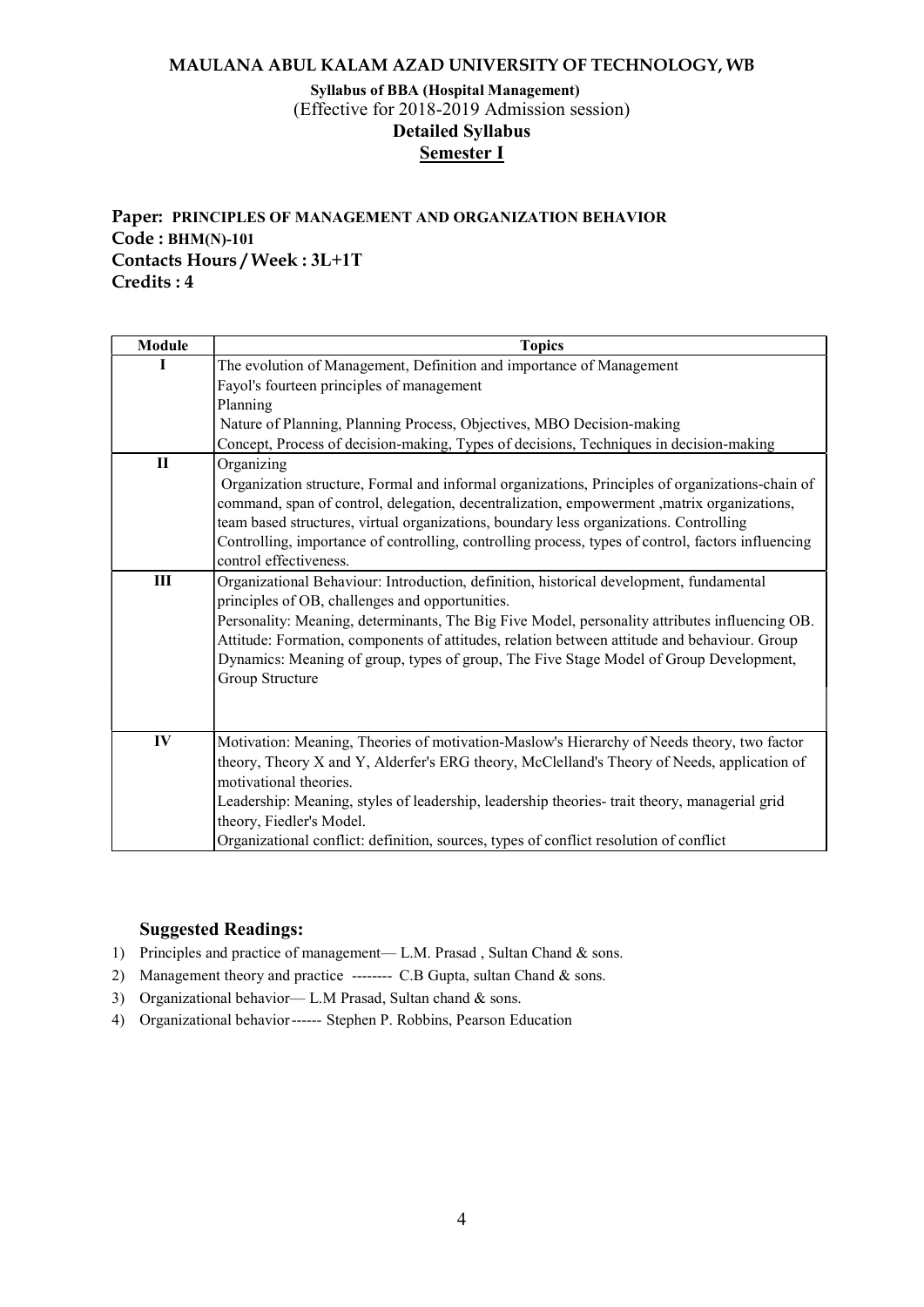Syllabus of BBA (Hospital Management) (Effective for 2018-2019 Admission session)

Paper: ENGLISH Code : BHM(N)-102 Contacts Hours / Week : 1L+1T Credits : 2

| <b>Module</b>  | <b>Topic</b>                                                                     |
|----------------|----------------------------------------------------------------------------------|
| I              | FUNCTIONAL GRAMMAR IN ENGLISH                                                    |
|                | Tense<br>1.                                                                      |
|                | Voice<br>2.                                                                      |
|                | Narration<br>3.                                                                  |
|                | Subject verb agreement<br>4.                                                     |
|                | 5.<br>Vocabulary                                                                 |
| $\mathbf{I}$   | TECHNICAL WRITING IN ENGLISH                                                     |
|                | Fundamentals of Official Letter writing<br>1.                                    |
|                | Report writing<br>2.                                                             |
|                | Comprehension<br>3.                                                              |
|                | C.V and job application<br>4.                                                    |
|                | 5.<br>Essay writing                                                              |
|                | 6.<br>Posters and publicity materials                                            |
| $\mathbf{III}$ | FUNDAMENTALS OF MANAGERIAL COMMUNICATION                                         |
|                | Meaning of communication<br>1.                                                   |
|                | Role and objective of communication in Hospitals<br>2.                           |
|                | 3.<br>Process of communication                                                   |
|                | Effective media for communication in Hospital professional<br>4.                 |
|                | 5.<br>Barriers of effective communication in Hospitals                           |
|                | 6.<br>Overcoming the barriers of effective communication in Hospitals            |
|                | Understanding different social medias and its effective usage in Hospitals<br>7. |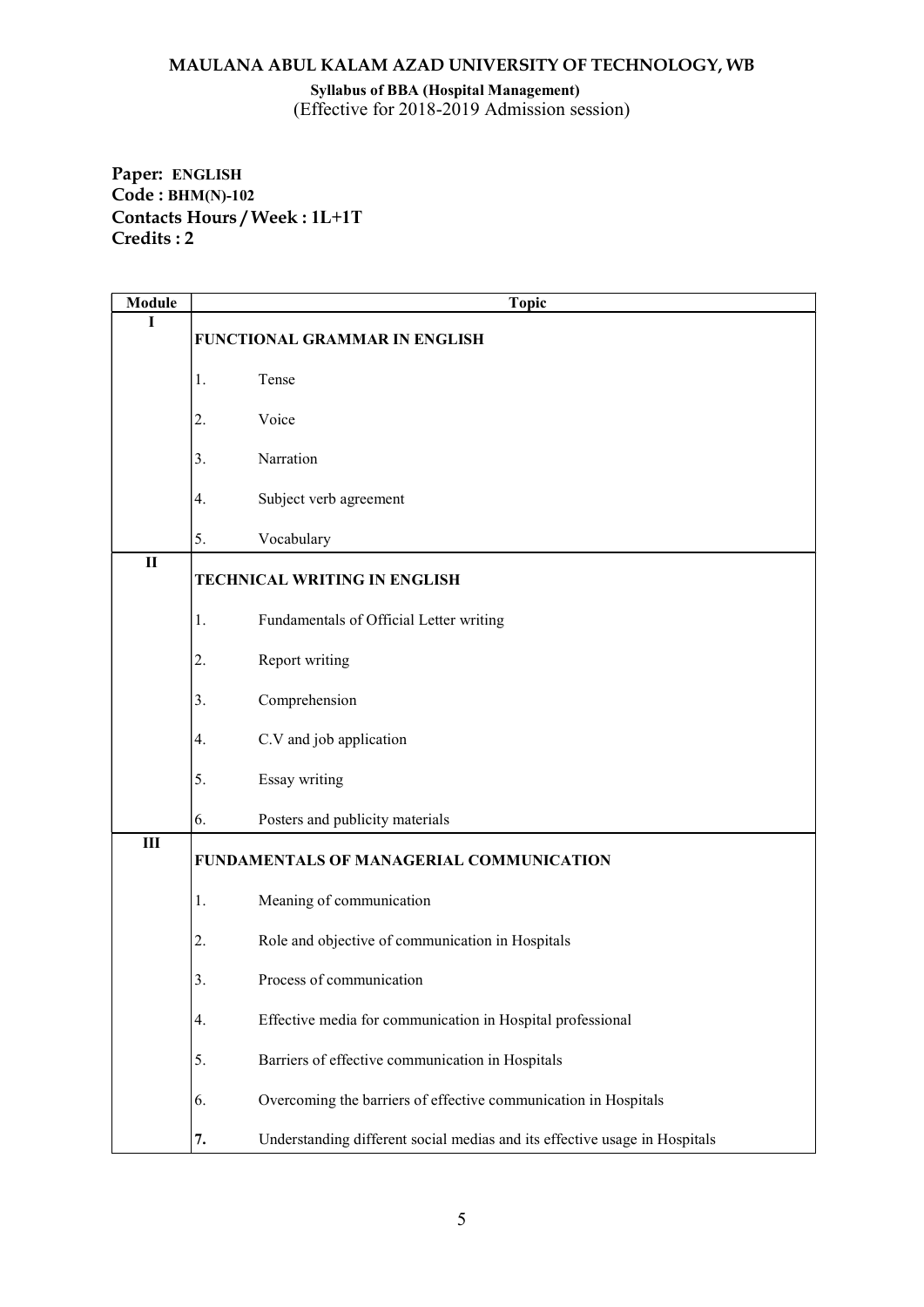#### Syllabus of BBA (Hospital Management) (Effective for 2018-2019 Admission session)

# Paper: PRINCIPLES OF MANAGEMENT AND ORGANIZATION BEHAVIOR Code : BHM(N)-103 Contacts Hours / Week : 3L+1T Credits : 4

| <b>Module</b> | <b>Topic</b>                                                          |
|---------------|-----------------------------------------------------------------------|
| I             | <b>Chapter 1: Basics of Human Body</b>                                |
|               | Level of Organization of Human                                        |
|               | Body planes and Basic examination positions                           |
|               | Overview of various kinds of Medical Imaging                          |
| $\mathbf{I}$  | <b>Chapter 2: Basics of Human System</b>                              |
|               | Fundamentals of Integumentary System                                  |
|               | Fundamentals of Musculo-skeletal System                               |
|               | Fundamentals of Cardio-Vascular System                                |
|               | Fundamentals of Digestive system                                      |
|               | Fundamentals of nervous system Fundamentals                           |
|               | of Urinary System Fundamentals of Endocrine                           |
|               | system Fundamentals of Reproductive system                            |
|               | Fundamentals of Respiratory System                                    |
|               | Fundamentals of Lymphatic System                                      |
| Ш             | <b>Chapter 3: Basics of Medical Terminology</b>                       |
|               | Introduction to medical terminology Word formation & syntax Greek     |
|               | alphabet                                                              |
|               | Greek & Latin prepositional & adverbial prefixes                      |
|               | Singular & plural endings                                             |
|               | Commonly used prefixes in medical terminology                         |
|               | Commonly used suffixes in medical terminology                         |
|               | Commonly used root words in medical terminology                       |
|               | Commonly used medical terms to define different parts of the body     |
| IV            | <b>Chapter 4: Basics of Prescription Reading</b>                      |
|               | Common Latin term used in prescription writing                        |
|               | Study of standard abbreviations used in prescription                  |
|               | Study of common abbreviations used in various department of hospitals |

# Suggested Reading:

1.Paramedics-Six in One, Jaypee Brothers

2.Human physiology vol 1&2 by Dr. C C Chatterjee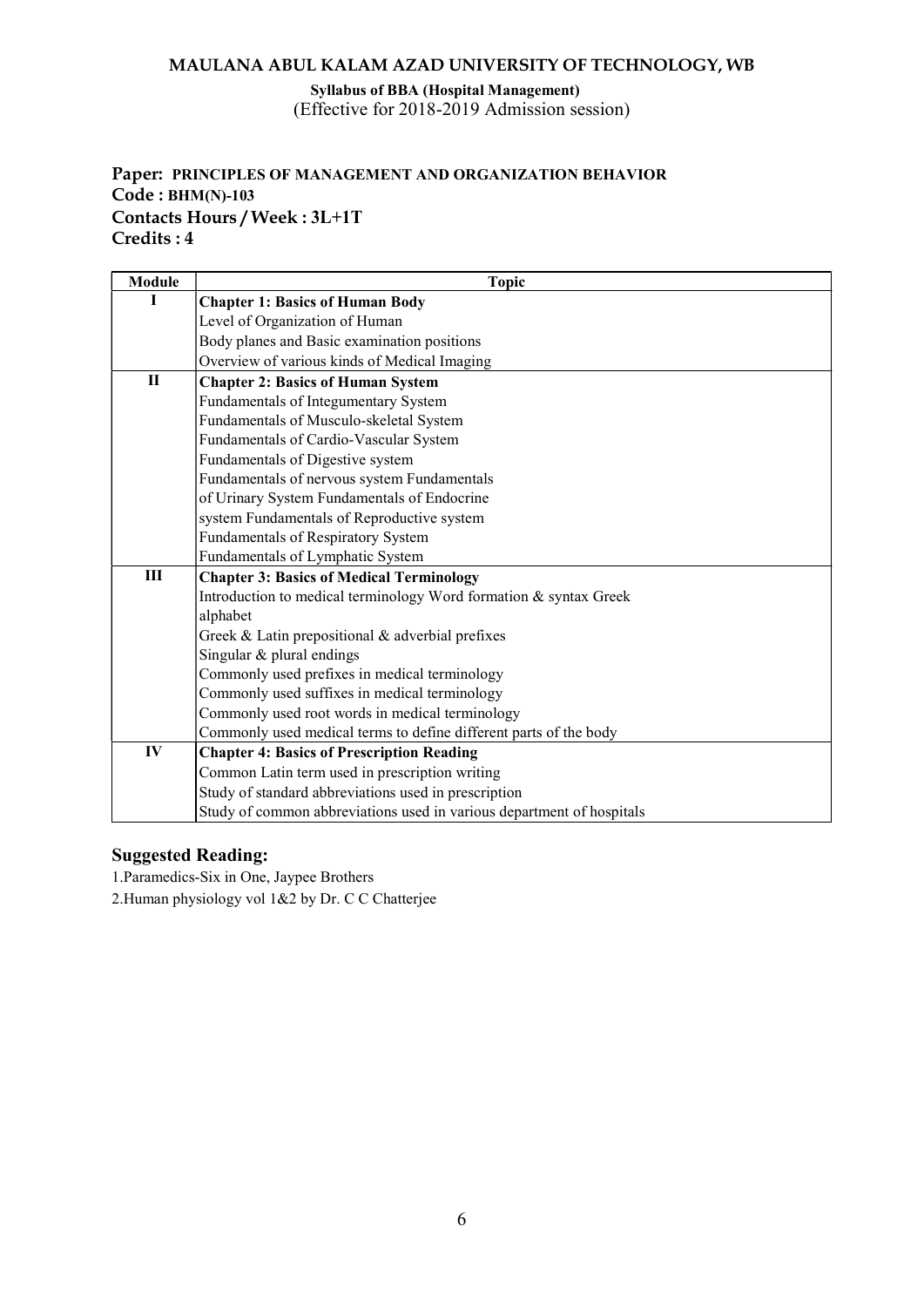Syllabus of BBA (Hospital Management) (Effective for 2018-2019 Admission session)

# Paper: HOSPITAL OPERATIONS MANAGEMENT Code : BHM(N)-104 Contacts Hours / Week : 3L+1T Credits : 4

| Module | <b>Topic</b>                                                                                        |
|--------|-----------------------------------------------------------------------------------------------------|
|        | Definition of Hospital                                                                              |
|        | Overview of Professional service units of a hospital (clinical and non clinical)                    |
| П      | Concept of Professional management                                                                  |
|        | Management of Indian hospital-challenges and strategies                                             |
| Ш      | <b>Hospital Planning</b>                                                                            |
|        | Hospital Planning-concept                                                                           |
|        | Guiding principles in planning hospital facilities $\&$ services Planning the hospital building     |
|        | Stages in planning, Finance, Location, Need assessment survey of community, factors determining     |
|        | site, legal requirements, design consideration, Project management $\&$ implementation, Gantt Chart |
|        | Planning the operational units, engineering, lighting etc.                                          |
| IV     | Organization of the hospital                                                                        |
|        | Management structure                                                                                |
|        | Governing body, Hospital committees and hospital functionaries Duties                               |
|        | and responsibilities of various levels of management                                                |

- 1. Hospital facilities planning & management, Gd Kunders—TMH
- 2. Principles of hospital administration & planning, BM Shakharkar—JAYPEE
- 3. Hospital administration, DC Joshi & Mamta Joshi—JAYPEE
- 4. Essentials for Hospital support services and physical Infrastructure, Madhuri Sharma—JAYPEE
- 5. The hospital administrator, MA George---JAYPEE
- 6. Hospitals and Nursing homes planning, organizations and management, Syed Amin Tabish—JAYPEE
- 7. Hospital administration , CM Francis & Mario C Desouza---JAYPEE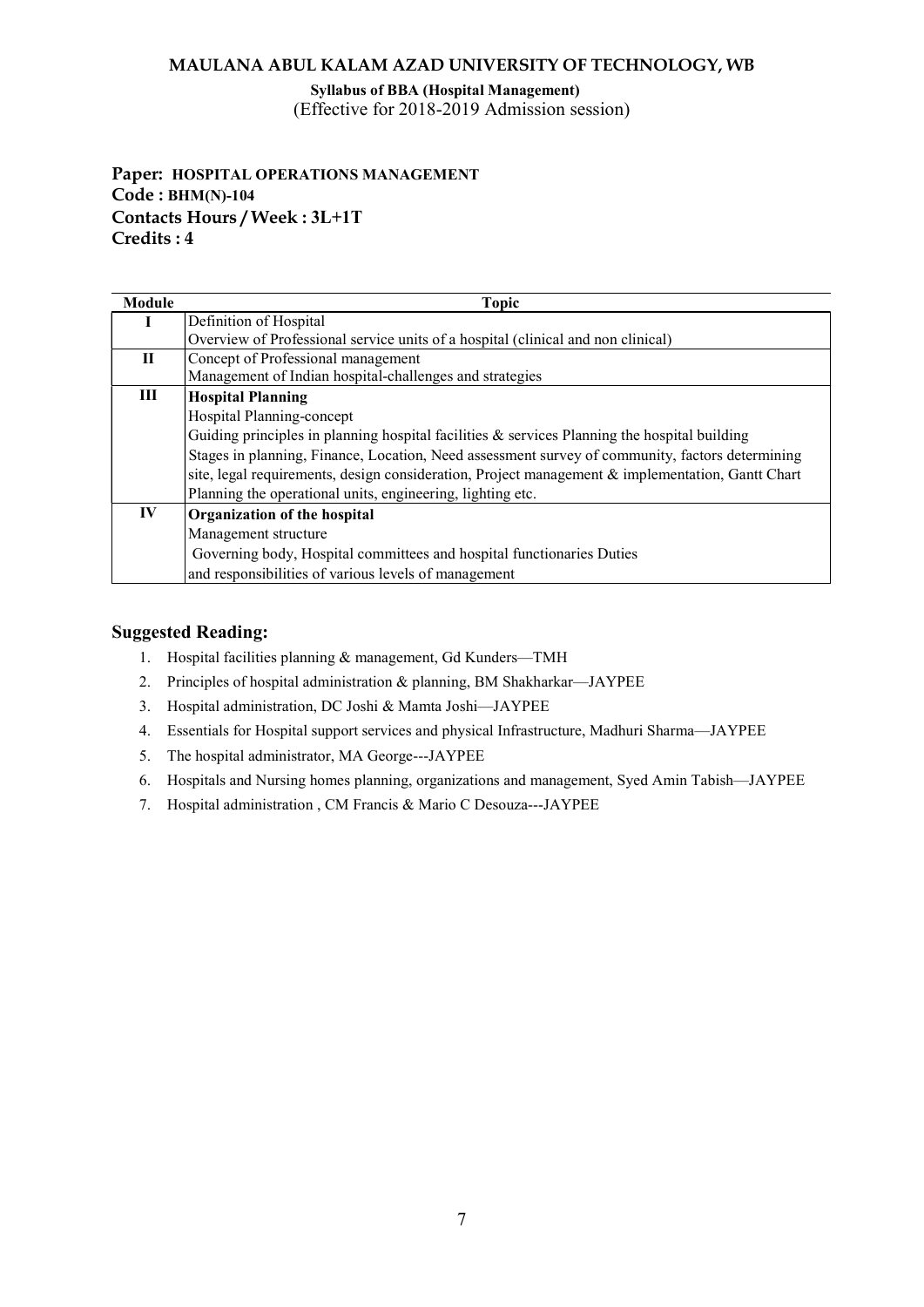Syllabus of BBA (Hospital Management) (Effective for 2018-2019 Admission session)

# Paper: HOSPITAL AND HEALTH SYSTEM Code : BHM(N)-105 Contacts Hours / Week : 3L+1T Credits : 4

| Module      | <b>Topic</b>                                                                           |
|-------------|----------------------------------------------------------------------------------------|
|             | Definition and meaning of Health                                                       |
|             | Holistic approach to health Spectrum                                                   |
|             | of health Positive health Changing                                                     |
|             | concept of health Dimensions of                                                        |
|             | health Determinants of health                                                          |
|             | Indicators of health Concept of well                                                   |
|             | being                                                                                  |
| $\mathbf H$ | Concept of Health care and Health system, Levels of care Health                        |
|             | care delivery system in India Organization of Indian Health                            |
|             | Administration                                                                         |
| Ш           | Definition and meaning of hospital, functions of hospitals, types of hospital The      |
|             | modern hospital: A complex entity,                                                     |
|             | Present status of hospitals in India, Present State of Govt. hospital, Hospital viewed |
|             | as a system Peculiarities of hospital systems                                          |
| IV          | International Health Under United Nations                                              |

- 1. Preventive and Social Medicine, K.Park—Bhanot
- 2. Community Medicine,AH Suryakantha—JAYPEE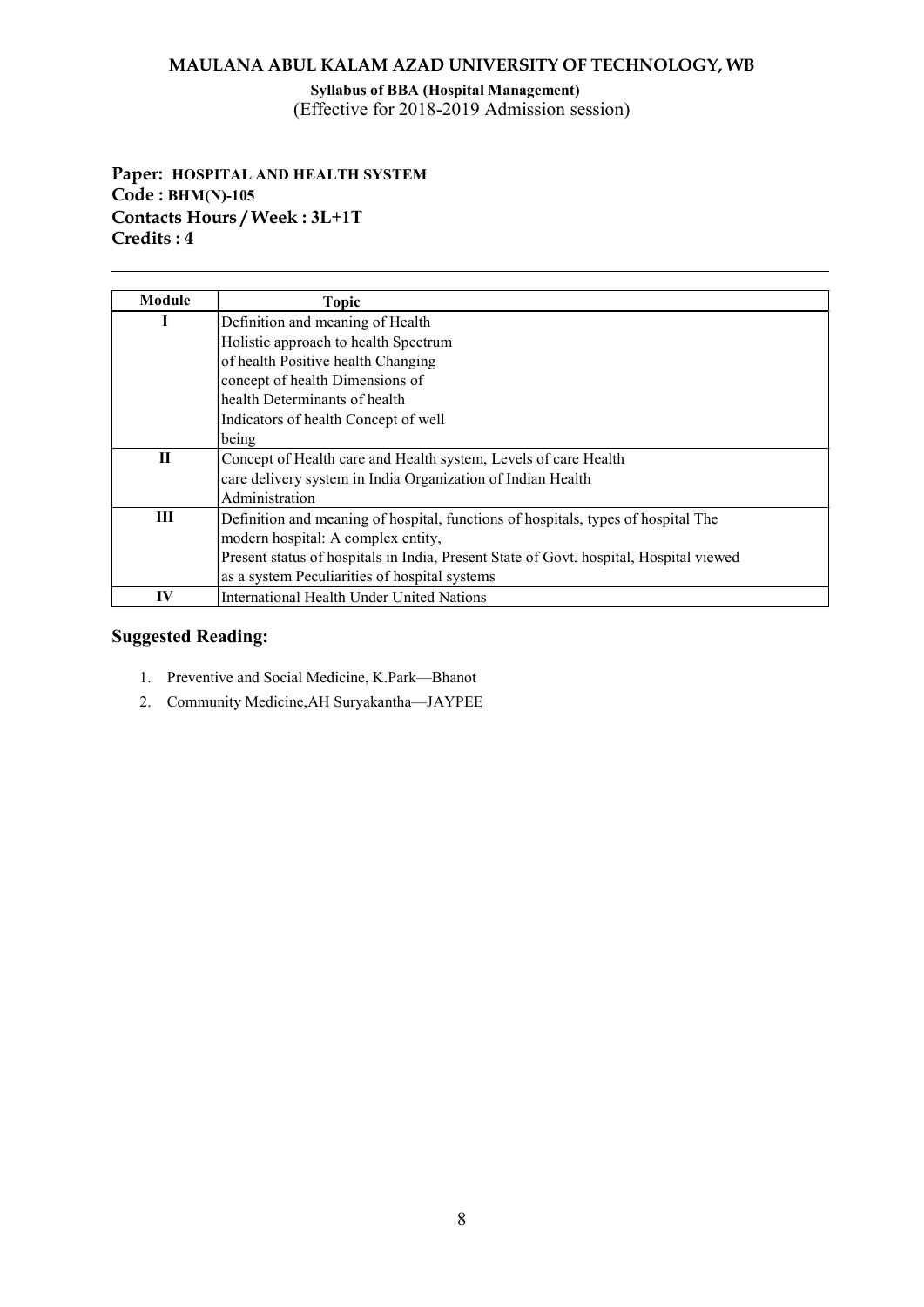Syllabus of BBA (Hospital Management) (Effective for 2018-2019 Admission session)

# **PRACTICAL**

Paper: EFFECTIVE PROFESSIONAL COMMUNICATION Code : BHM(N)-191 Contacts Hours / Week : 2P Credits : 2

| Module | Topic                              |
|--------|------------------------------------|
|        | Conversation on current issues     |
|        | Group Discussion, Mock Interview   |
|        | PowerPoint presentation, Role play |

# Paper: BASIC COMPUTING LAB (NEW) Code : BHM(N)-192 Contacts Hours / Week : 2P Credits : 2

| <b>Module</b> | <b>Topic</b>                                                                                            |
|---------------|---------------------------------------------------------------------------------------------------------|
|               | Operating System (Windows 7/8/10)                                                                       |
|               | [Desktop elements, taskbar, Creation of folders and shortcuts, features of Windows Explorer]            |
| П             | Ms Word (2010/2013/2016)                                                                                |
|               | [Concept of Word Processor, Create document, Open document, Save document, Print document, Cut,         |
|               | Copy, Paste, Find and Replace, Basic formatting features-Paragraph alignment, indentation, line         |
|               | spacing, font styles, colours, size, Borders and Shading, Bullets and Numbering, Insert table, textbox, |
|               | watermark, WordArt, margins, rulers, page break, section break, page orientation, spelling and grammar  |
|               | check, word count, comments, document views, headers and footers, clipart, cover page, format painter], |
| Ш             | Ms PowerPoint (2010/2013/2016)                                                                          |
|               | [Concept of Presentation tool, Create a presentation, template, insert slide, change slide layout and   |
|               | format, custom animation, slide transition, slide master, delete slide, set up slide show)              |
| IV            | Internet-                                                                                               |
|               | Browser -set up home page, creating bookmark in browser, clearing history and browser cache, surfing,   |
|               | Email- send mail, send attachment,                                                                      |
|               | Concept of Cloud Storage (Google drive) - [Save work in Google drive, create files and folders in       |
|               | Google drive, Sharing files in Google drive,]                                                           |
|               | Rules for creating strong password and basic network security (Antivirus and firewall, protection from  |
|               | phishing mail)                                                                                          |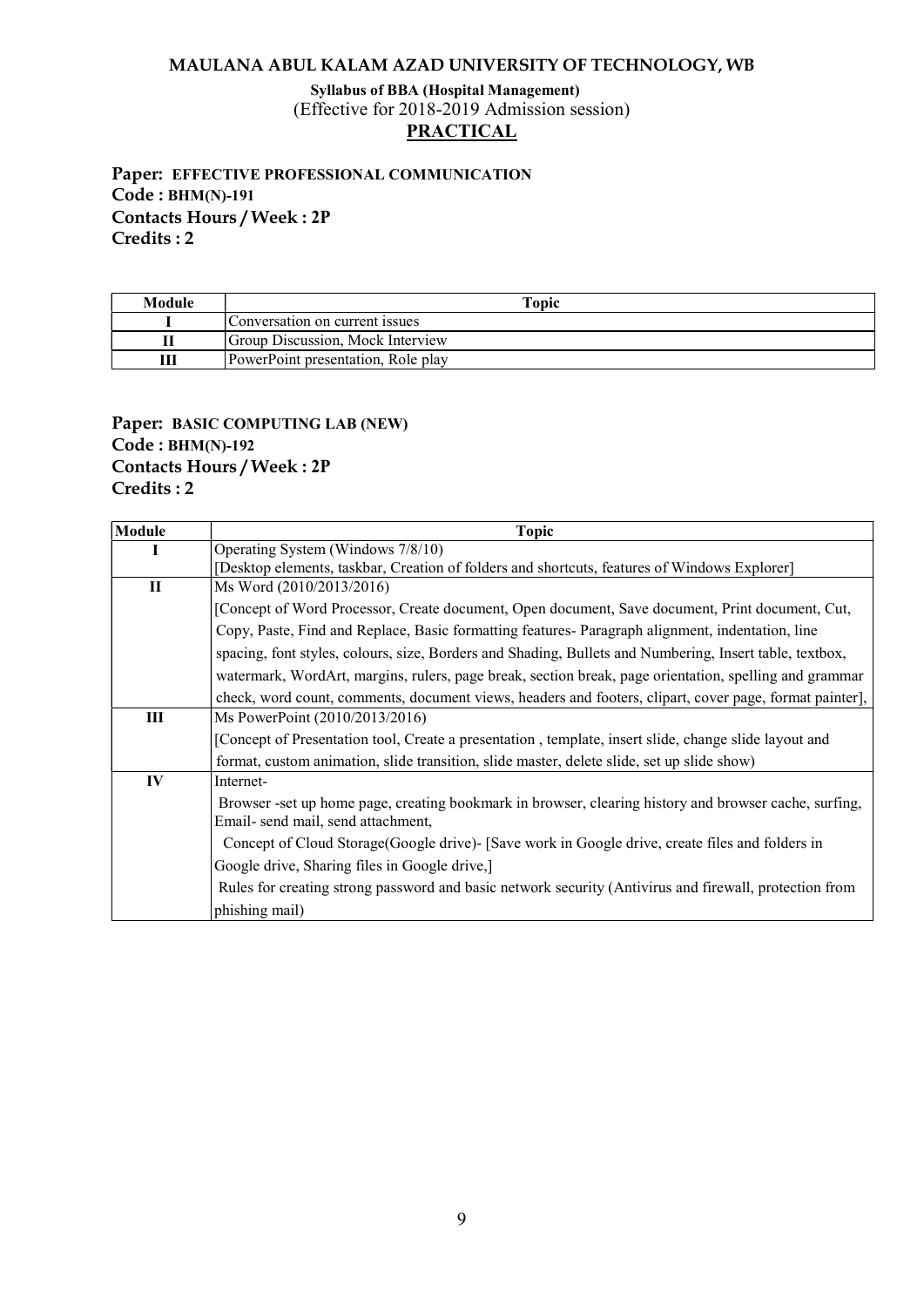# Syllabus of BBA (Hospital Management) (Effective for 2018-2019 Admission session) SEMESTER-II

Paper: MEDICAL RECORD SCIENCE Code : BHM(N)-201 Contacts Hours / Week : 3L+1T Credits : 4

| Module       | <b>Topics</b>                                                                                                                            |
|--------------|------------------------------------------------------------------------------------------------------------------------------------------|
| п            | Role of MR in health care delivery-Definition, Types of MR, Importance of MR, Flow chart of                                              |
|              | function, Assembling & deficiency check                                                                                                  |
|              | Format types of MR, Characteristics of MR, ownership of MR, Maintenance of records in the                                                |
|              | ward, Content of MR                                                                                                                      |
| $\mathbf{H}$ | Coding, Indexing, Filing, Computerization of MR, Microfilming,                                                                           |
|              | Hospital statistics, ICD, Process of arranging medical records                                                                           |
| Ш            | Organization & management of MRD, Retention of MR, Preservation of MR, Role of MRD<br>personnel, Legal aspects of MR(Medico legal cases) |
| IV           | Medical Audit                                                                                                                            |

- 1. Medical Records Organization and Management, GD Mogli—Jaypee
- 2. Hospital Administration, Tabish- O.U.P.
- 3. Principles of Hospital Administration & Planning, B.M.Sakharkar-Jaypee
- 4. Hospital Administration & Management,C.M. Francis & D'Souza- Jaypee
- 5. Management of Hospitals Goel & Kumar. (Deep & Deep).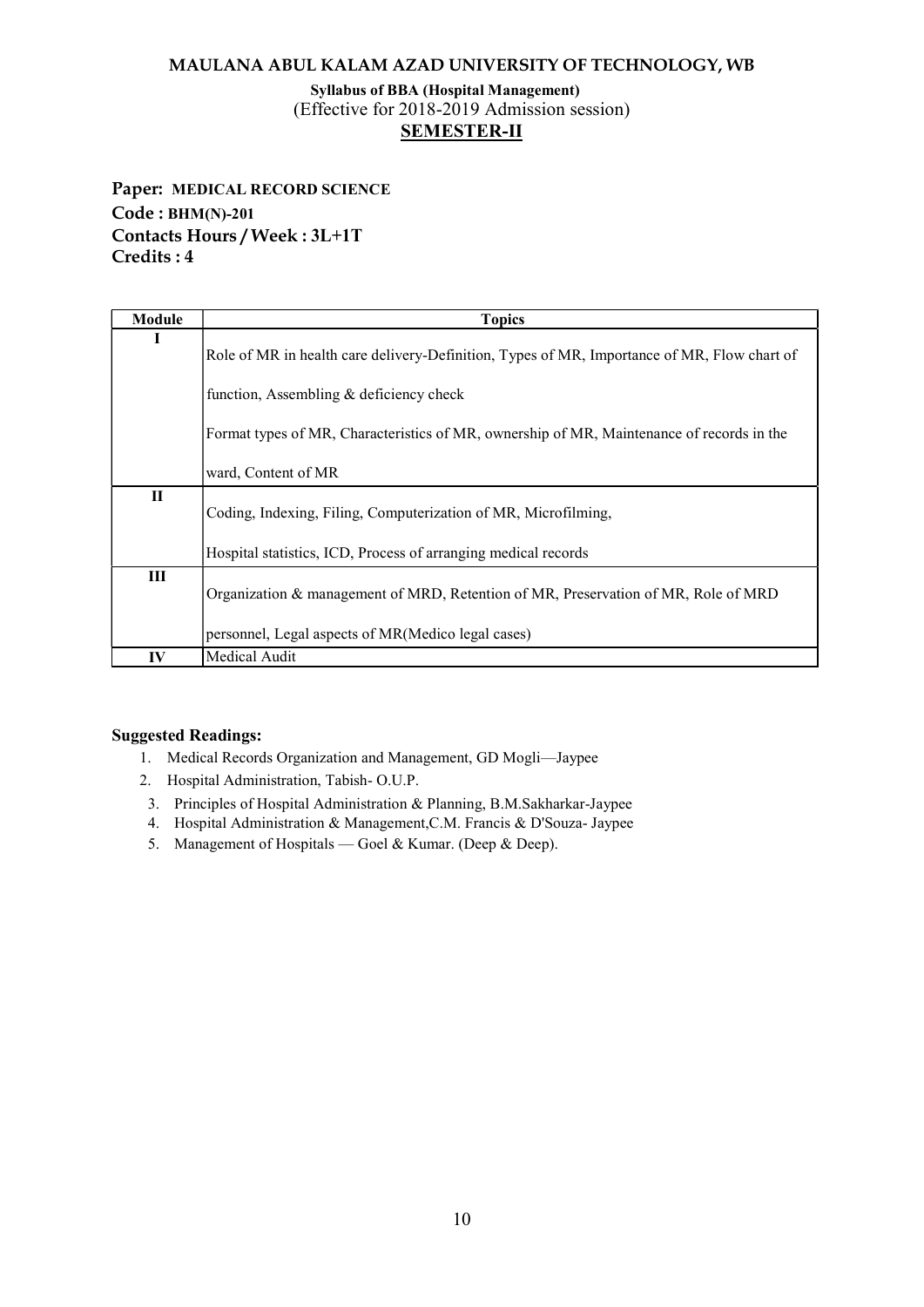Syllabus of BBA (Hospital Management) (Effective for 2018-2019 Admission session)

Paper: BIO-STATISTICS Code : BHM(N)-202 Contacts Hours / Week : 3L+1T Credits : 4

| Module       | Topic                                                                                                         |  |  |  |  |  |
|--------------|---------------------------------------------------------------------------------------------------------------|--|--|--|--|--|
|              | Basic Concept of Population and Sample                                                                        |  |  |  |  |  |
|              | Collection of Data (from health information system): Primary data, Secondary data, Method of Collection.      |  |  |  |  |  |
|              | Presentation of Data: a) Tabular presentation                                                                 |  |  |  |  |  |
|              | b)<br>Frequency distribution                                                                                  |  |  |  |  |  |
|              | Diagrammatic representation (Pie diagram, Bar diagram, Histogram, Frequency<br>$\mathbf{c})$<br>polygon)      |  |  |  |  |  |
| $\mathbf{I}$ | Measures of Central tendency: Mean, Median, Mode Measures of Dispersion: Range, Standard deviation.           |  |  |  |  |  |
|              | Correlation and regression (Bivariate data): Concept of Correlation and Regression, Concept of Correlation    |  |  |  |  |  |
|              | using scattered diagram, Derivation of regression equation, significance of correlation using student's t     |  |  |  |  |  |
|              | distribution                                                                                                  |  |  |  |  |  |
| $\rm III$    | Probability: Meaning & definition of Probability, important terminology, calculation of probability (Repeated |  |  |  |  |  |
|              | trials, Drawing with replacement, drawing without replacement) Conditional Probability (except Bayes          |  |  |  |  |  |
|              | Theorem), Probability of independent events.                                                                  |  |  |  |  |  |
| IV           | Concept of discrete and continuous probability distribution: Normal Distribution, Poisson Distribution,       |  |  |  |  |  |
|              | <b>Binomial Distribution.</b>                                                                                 |  |  |  |  |  |

- 1. Nag, N.K. and Nag, S.K. : Statstics (1st Sem); Kalyani Publishers
- 2. Nag, N.K. and Nag, S.K. : Statstics (2nd Sem); Kalyani Publishers
- 3. Das, N.G : Satistical Methods (Vol-I) McGraw Hill Education(India) Pvt. Ltd.
- 4. Das, N.G : Satistical Methods (Vol-II) McGraw Hill Education(India) Pvt. Ltd.
- 5. Das, Debajyoti and Das, Arati; Statistics in Biology and Psychology: Academic Publishers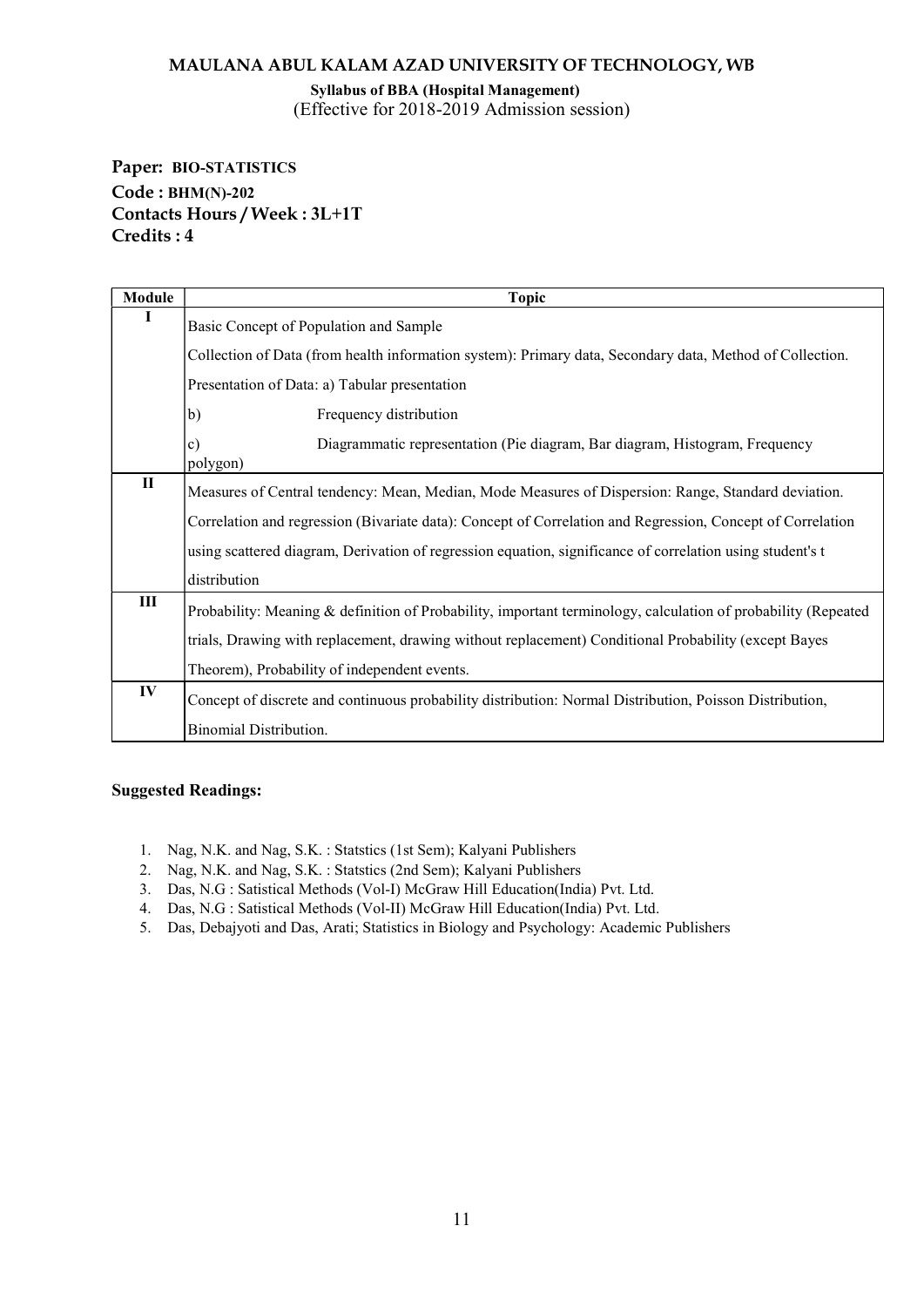Syllabus of BBA (Hospital Management) (Effective for 2018-2019 Admission session)

Paper: MEDICAL TERMINOLOGY-II Code : BHM(N)-203 Contacts Hours / Week : 3L+1T Credits : 4

| Module | <b>Topics</b>                                                                                           |
|--------|---------------------------------------------------------------------------------------------------------|
| L      | Chapter 1: Basic Concept on Elementary Diseases of Human System                                         |
|        | Elementary Diseases of Integumentary System (Microbial skin diseases, Psoriasis, Vitiligo,              |
|        | Dermatitis, Seborrhea, Eczema)                                                                          |
|        | Elementary Diseases of Musculo-skeletal System (Arthritis, Osteoporosis, Bone Fracture etc.) Elementary |
|        | Diseases of Cardio-Vascular System (IHD, Angina, Heart valve Disease, CHD, Anemia, Thalasemia,          |
|        | Hemophilia.)                                                                                            |
|        | Elementary Diseases of Digestive system (Ulcer, GERD, Dyspepsia)                                        |
|        | Elementary Diseases of nervous system (Stroke, Quadriplegia, Bells' Palsy, Parkinsons                   |
|        | ,Alzimers's disease.)                                                                                   |
|        | Elementary Diseases of Urinary System (Dialysis, Nephritis, BPH & Hydronephrosis) Elementary            |
|        | Diseases of Endocrine system (Diabetes, Diabetic Foot, Gangrene, Hypo and Hypersecretion diseases)      |
|        | Elementary Diseases of Reproductive system (Infertility)                                                |
|        | Elementary Diseases of Respiratory System (Asthma, Pneumonia, Tuberculosis .) Cancer: Grades &          |
|        | Classifications (TNM system & Treatment, Chemotherapy, Radiotherapy and Surgery)                        |
| $\Pi$  | Chapter 2: Fundamentals of Diagnostic procedure and Practice                                            |
|        | Cardiology Dept: ECG, Echo, Angiography, Angioplasty, 64 Slice CT, Cath Lab, Pacemaker,                 |
|        | Gastroenterology Dept: Endoscopy, ERCP Hematology: Blood Collection procedure and Vacutainer            |
|        | Gynecology: IVF Urology: Lithotripsy                                                                    |
|        | Pulmonology: Lung Function Test, Bronchoscopy Orthopedics: Arthroscopy, Bone Densitometry               |
|        | Neurology: CT Scan, LP                                                                                  |
|        | Cancer: FNAC, FNAB, PET Scan                                                                            |
| III    | Chapter 3: Concept of Modern Treatment Procedure                                                        |
|        | Robotic Surgery Cyber Knife                                                                             |
|        | Extra-Corporeal Membrane Oxygenation True Beam STX                                                      |

- 1. Paramedics-Six in One, Jaypee Brothers
- 2. Human physiology vol 1&2 by Dr. C C Chatterjee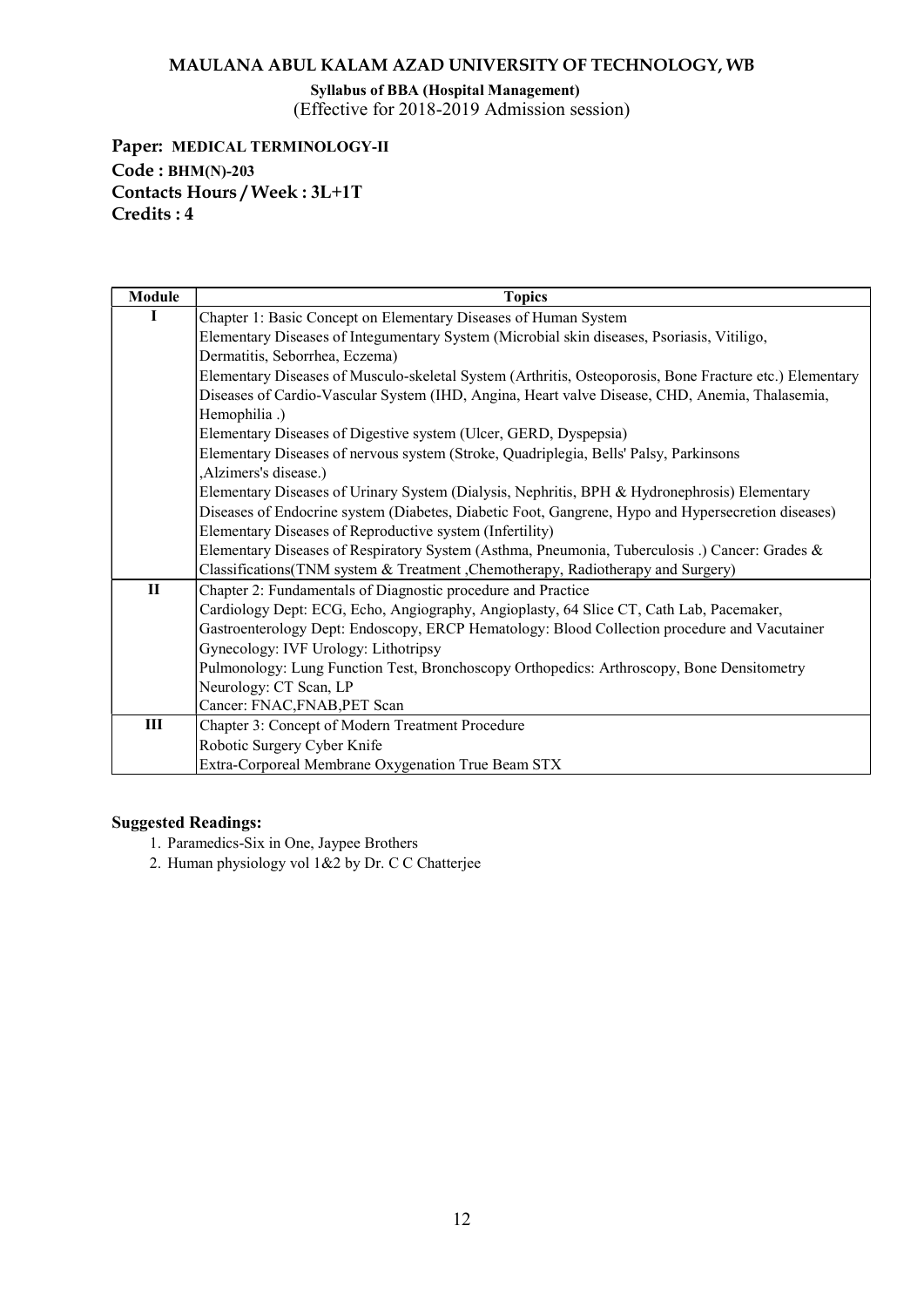Syllabus of BBA (Hospital Management) (Effective for 2018-2019 Admission session)

Paper: MARKETING MANAGEMENT Code : BHM(N)-204 Contacts Hours / Week : 3L+1T Credits : 4

| <b>Module</b>  | <b>Topics</b>                                                                                                      |
|----------------|--------------------------------------------------------------------------------------------------------------------|
|                | Introduction: Definition, nature, scope and importance of Marketing, Marketing mix; Marketing environment,         |
|                | Marketing concepts - traditional and modern.                                                                       |
|                | Consumer Behaviour and Market Segmentation: Nature and significance of consumer behavior; stages and               |
|                | participation in buying process, Market segmentation - concepts and importance; Bases for consumer market          |
|                | segmentation.                                                                                                      |
| $\Pi$          | Product: Concept of Product; product line; New Product development, Product life cycle concept. Pricing:           |
|                | Importance of price in the marketing mix; Factors affecting price, methods of pricing.                             |
| $\mathbf{III}$ | Promotion: Nature and importance of promotion-promotional methods- advertising -personal selling-sales             |
|                | promotion.                                                                                                         |
|                | <b>Channels of distribution:</b> Concept and role; Types of distribution channels; Factors affecting choice of a   |
|                | distribution channel                                                                                               |
| IV             | Differentiating and positioning: Tools for competitive differentiation, developing a positioning strategy.         |
|                | Service Marketing: Segment wise classification of health-care service marketing, different types of customers      |
|                | in hospitals and their characteristic features, different components of health-care service marketing-mix, service |
|                | gap model by Parsuraman                                                                                            |

- 1) Marketing management,Philip Kotler-Prentice hall-India
- 2) Marketing management, K. Karunakaran- Himalaya publishing house
- 3) Marketing management, Rajan Saxena-Tata McGraw Hill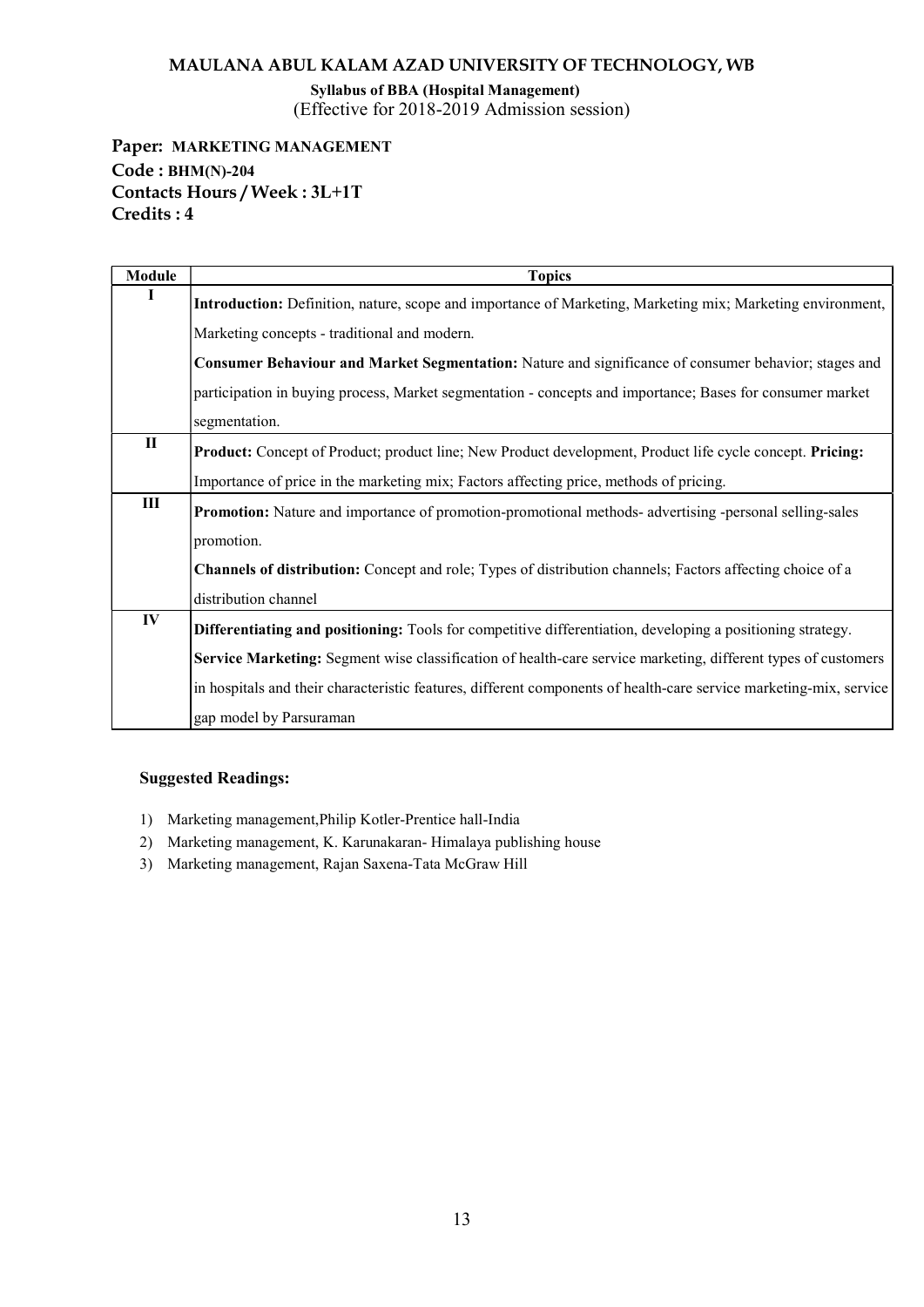Syllabus of BBA (Hospital Management) (Effective for 2018-2019 Admission session)

Paper: HOSPITAL INFORMATION SYSTEM Code : BHM(N)-205 Contacts Hours / Week : 3L+1T Credits : 2

| Module | <b>Topic</b>                                                                                      |
|--------|---------------------------------------------------------------------------------------------------|
|        | Basic Information Concepts-Data and Information, Classification of Information, Quality of        |
|        | Information, Resources of Information, Concept of Management and System, Component of System      |
|        | Executive Information system, Decision support system                                             |
| П      | Hospital Information System - Genesis, scope, basic management cycles in hospitals, categories of |
|        | information system in hospitals, sources of health information, uses of health and hospital data, |
|        | managing information system, and need of information in hospital. Advantages of Hospital          |
|        | Information Systems, Development Of Hospital Information Systems                                  |
| III    | The Electronic health record- Functions of the health record, Changing functions of the patients  |
|        | record, Advantages of the paper record , Disadvantages of the paper record , Optically scanned    |
|        | records Advantages of the EHR, Disadvantages of the EHR, Roadblocks and challenges to EHR         |
|        | implementation - The future of HIS                                                                |
| IV     | Basics of Electronic Communications-Methods of accessing information Telemedicine, Types of       |
|        | Technology - Clinical initiatives - Administrative initiatives, Advantages and Barriers of        |
|        | telemedicine, Future trends, Knowledge management, Advances in public health, Speech              |
|        | recognition, Wireless computing Security , Barriers of Information Technology implementation      |
|        | CRM(Customer Relationship Management)                                                             |
|        | What is CRM? Why CRM? Advantages of CRM, Disadvantages of CRM                                     |

- 1. Preventive and social Medicine, K.Park—Bhanot
- 2. Medical Records organization and management, GD Mogli---JAYPEE
- 3. Management Information System , Avdesh Gupta& Anurag Malik—Laxmi Publications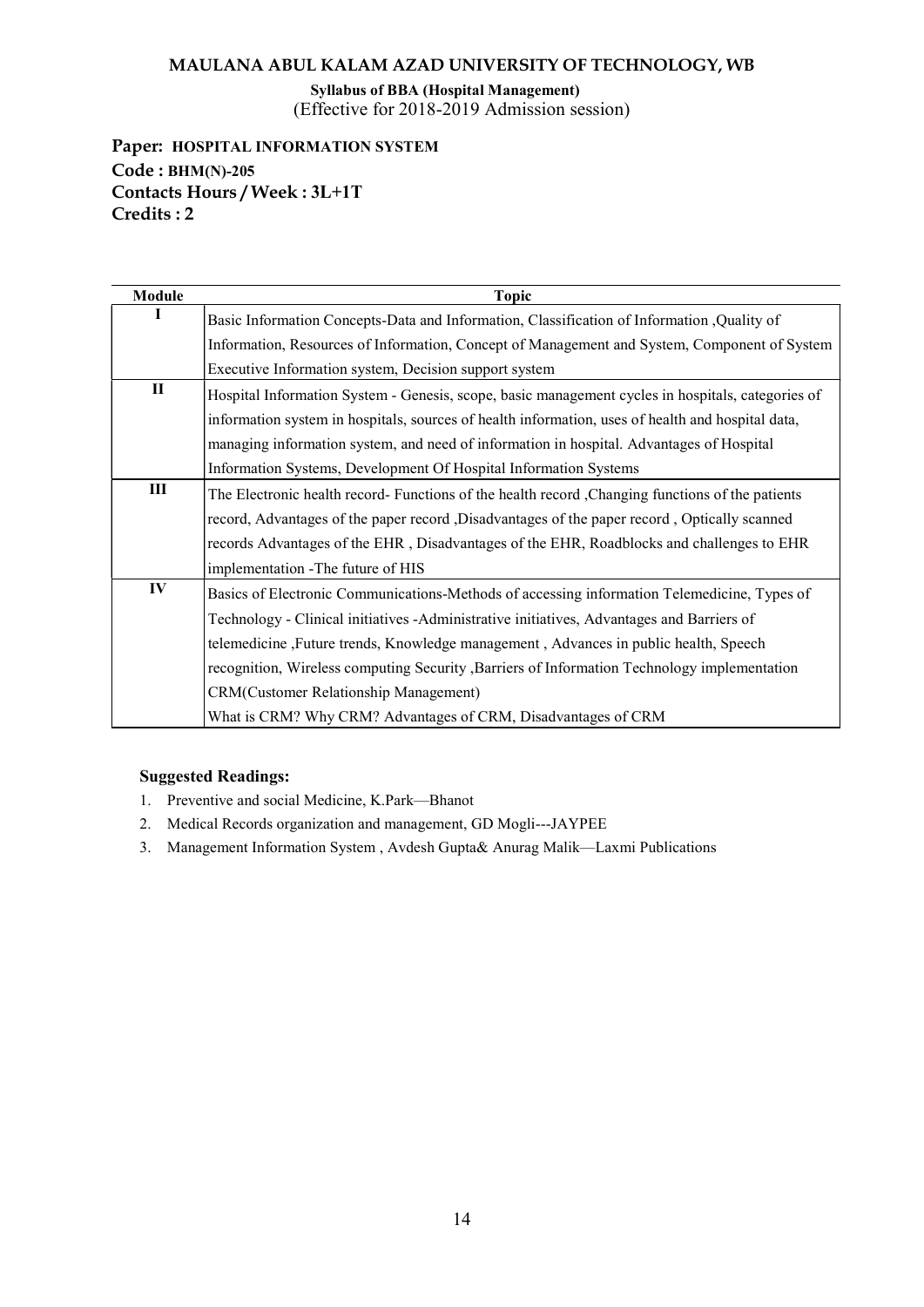Syllabus of BBA (Hospital Management)

(Effective for 2018-2019 Admission session)

# SESSIONAL

Paper: ADVANCED COMPUTING LAB Code : BHM(N)-281 Contacts Hours / Week : 2P Credits : 2

| Module | <b>Topics</b>                                                                                  |
|--------|------------------------------------------------------------------------------------------------|
| п      | Concept of Linux operating system Ms Excel (2010/2013/2016)                                    |
|        | [Concept of Spreadsheet, workbook versus worksheet, range of cells, types of cell referencing, |
|        | namebox, formula bar, Autofill, conditional formatting, format as a table, Charts-column, bar, |
|        | pie and Scatter chart.                                                                         |
|        | <b>Functions</b>                                                                               |
|        | Autosum(E)                                                                                     |
|        | Text (LEFT, RIGHT, MID, LEN and TRIM)                                                          |
|        | Logical (AND, OR, NOT and IF)                                                                  |
|        | Statistical( AVERAGE, COUNTIF, MEDIAN, MODE, MAX, MIN, STDEV, VAR, CORREL,                     |
|        | PEARSON)\                                                                                      |
|        | Date and Time (TODAY and NOW)                                                                  |
|        | Lookup and Reference (Vllokup and Hlookup)                                                     |
|        | Mathematical (SUM, SUMIF)                                                                      |
| $\Pi$  | What-if-Analysis- Goal seek, Solver, Scenario, Data                                            |
|        | table Pivot table                                                                              |
|        | Filter (Auto filter and Advanced filter) Sorting                                               |
| Ш      | Data Analysis-Table, Graphs and Charts, Central Tendency, Dispersion, Correlation and          |
|        | Regression, Hypothesis testing, one way ANOVA                                                  |
| IV     | Data Validation-Extended uses of Data Validation, Working with validation formulae, Lists and  |
|        | lists that depend on other list selections                                                     |

#### Suggested Readings:

1.www.excel-easy.com

2.www.tutorialspoint.com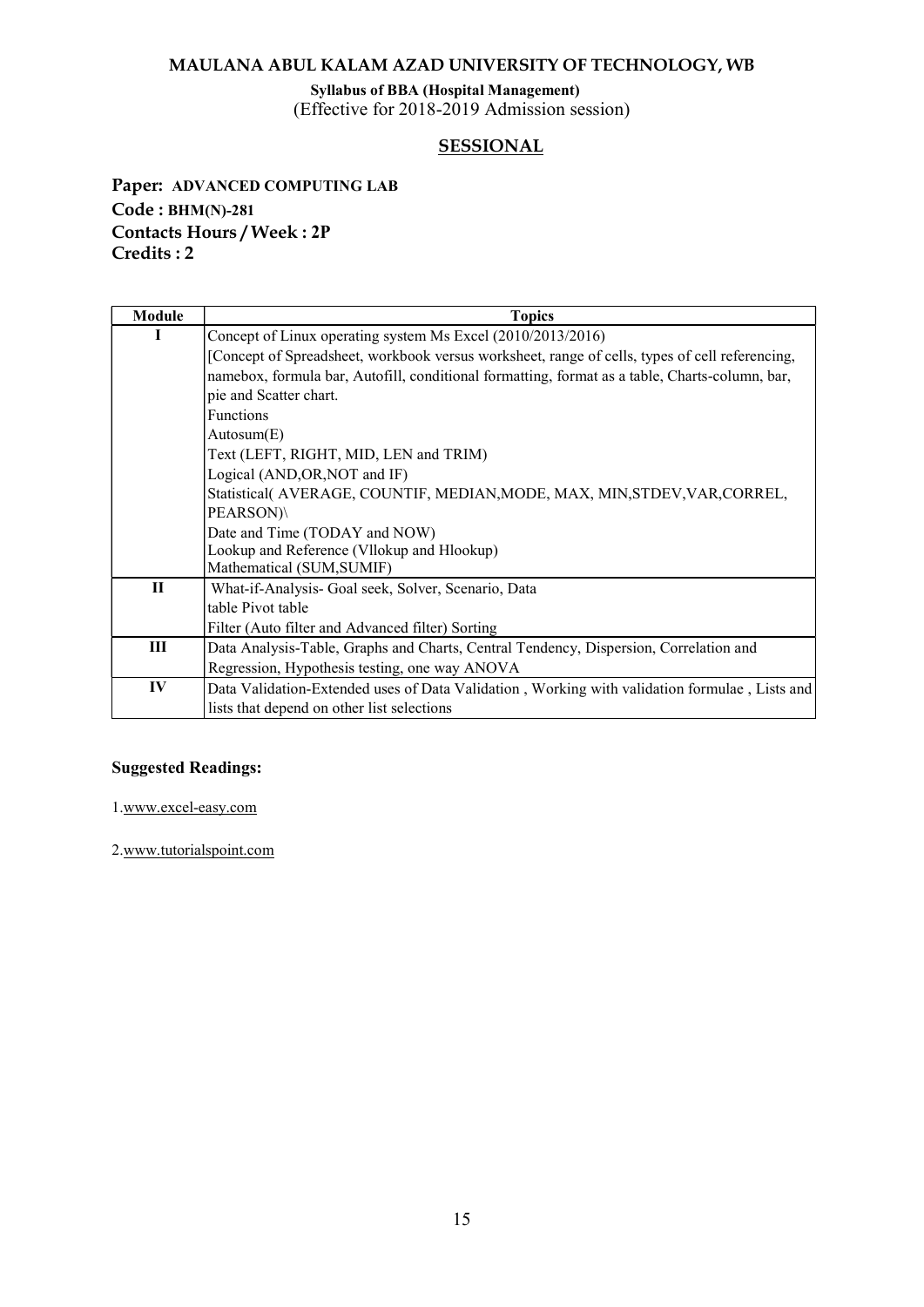Syllabus of BBA (Hospital Management) (Effective for 2018-2019 Admission session)

# Paper: Seminar on an Assigned Topic

Code : BHM(N)-282

Contacts Hours / Week : 2P

Credits : 2

- Student will be assigned a topic by the faculty member
- Student will study on the topic from different on line and printed sources.
- Student will prepare a report for submission under guidance of the faculty member
- Student will be evaluated by continuous evaluation and course end viva-voce.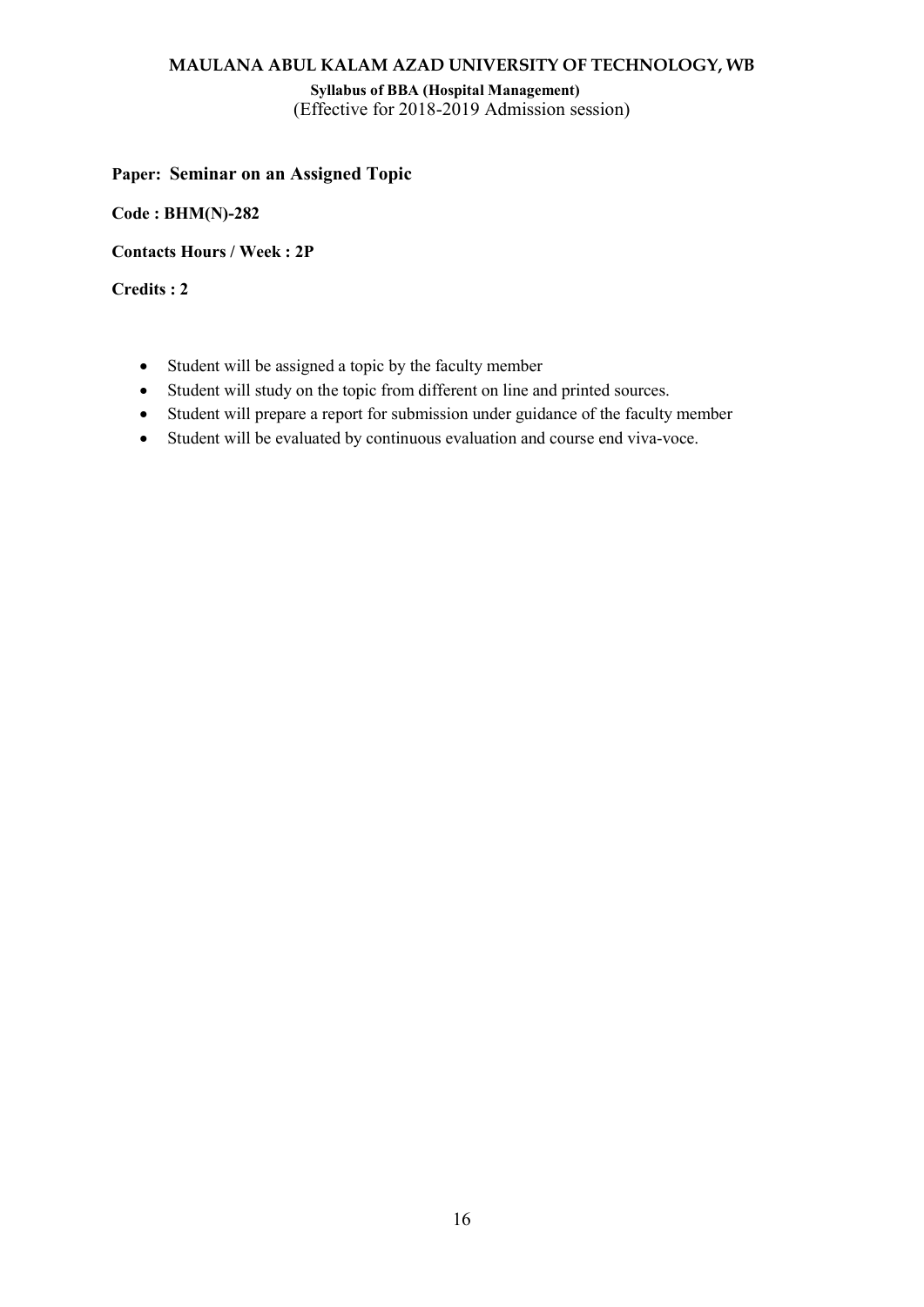Syllabus of BBA (Hospital Management) (Effective for 2018-2019 Admission session)

# SEMESTER-III

# Paper: PUBLIC HEALTH AND HEALTH CARE PLANNING Code : BHM(N)-301 Contacts Hours / Week : 3L+1T Credits : 4

| <b>Module</b> | <b>Topic</b>                                                                                     |
|---------------|--------------------------------------------------------------------------------------------------|
| п             | Definition, Meaning of Public Health, Approaches of Public Health, Community Diagnosis and need  |
|               | assessment                                                                                       |
|               | Epidemiological basis for health care management                                                 |
|               | Right to health, Responsibilities of Health, Community Participation                             |
| $\mathbf{I}$  | Health Planning, National Health Policy, 2002 (overview)                                         |
|               | National Health Policy, 2017 National Population Policy                                          |
| III           | National Health Programmes (National Dengue control programme, National Leprosy Eradication      |
|               | Control Programme, National Framework for Malaria Elimination (2016-2030) programme, NACP-       |
|               | IV(2012-2017), RNTCP, Universal Immunisation Programme including Indradhanush, RCH Phase II,     |
|               | Vision 2020, National Health Mission, National Mental Health Programme, National Family Planning |
|               | Programme                                                                                        |
| IV            | Health Manpower Planning and distribution                                                        |
|               | Health service Research                                                                          |

- 1. Community medicine,AH Suryakantha—JAYPEE
- 2. Preventive and Social Medicine, K.Park—Bhanot
- 3. Healthcare Management and administration , S.L Goel— Deep and Deep publication private limited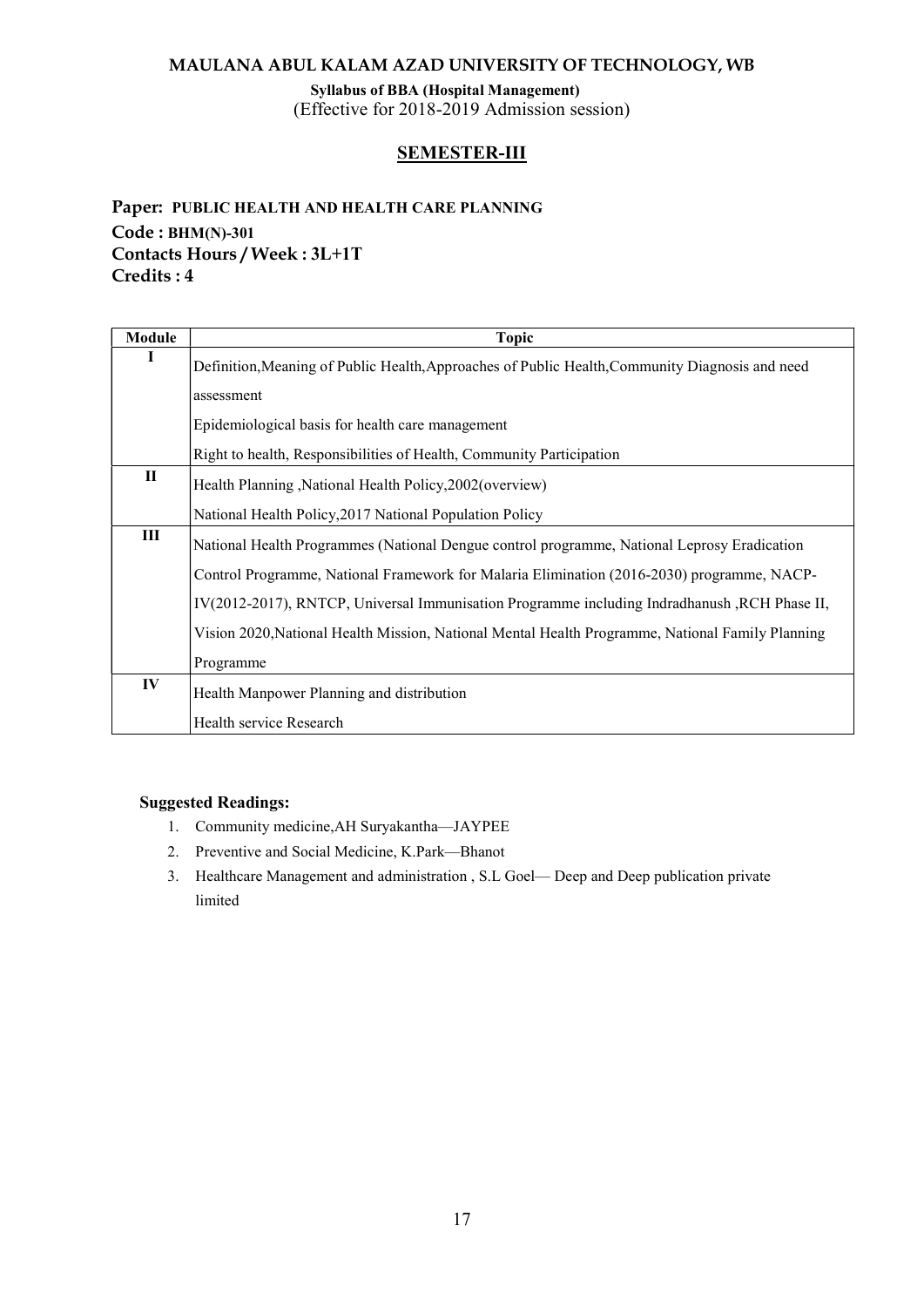Syllabus of BBA (Hospital Management) (Effective for 2018-2019 Admission session)

# Paper: ACCOUNTS Code : BHM(N)-302 Contacts Hours / Week : 3L+1T Credits : 4

| <b>Module</b> | <b>Topics</b>                                                                                       |
|---------------|-----------------------------------------------------------------------------------------------------|
| I.            | Introduction to Accounting                                                                          |
|               | Accounting: Meaning, Objectives and Advantages.                                                     |
|               | Users of Accounting Information.                                                                    |
|               | Fundamental Accounting Assumptions: (Going Concern, Consistency, Accrual.) Accounting               |
|               | Principles: (Accounting Entity, Money Measurement, Accounting Period, Full Disclosure,              |
|               | Materiality, Prudence, Cost Concept, and Dual Aspect, Revenue recognition, matching.)               |
|               | Recording of                                                                                        |
|               | <b>Transactions Double</b>                                                                          |
|               | Entry System. Rules                                                                                 |
|               | of Debit and Credit                                                                                 |
|               | Journal and Ledger.                                                                                 |
|               | Preparation of Trial                                                                                |
|               | Balance.                                                                                            |
| $\mathbf{I}$  | <b>Financial Statements</b>                                                                         |
|               | Financial Statements: Objective and Importance. Trading and Profit and Loss Account:                |
|               | Balance Sheet: Need, grouping, marshalling of assets and liabilities. Adjustments in Preparation of |
|               | <b>Financial Statements:</b>                                                                        |
|               | (With respect to closing stock, outstanding expenses, prepaid expenses, accrued income, income      |
|               | received in advance, depreciation, bad debts, provision for doubtful debts.)                        |
| Ш             | Cost Accounting:                                                                                    |
|               | Introduction: Definition of Costing,                                                                |
|               | Cost concepts                                                                                       |
|               | Types of costs,                                                                                     |
|               | Classification of costs,                                                                            |
|               | Cost sheet (introduction only)                                                                      |
| IV            | Materials control: Introduction: Various stock levels,                                              |
|               | <b>Economic Ordering Quantity</b>                                                                   |
|               | Various methods of pricing materials issues (FIFO and LIFO)                                         |

- 1. Financial Accounting I ,Mukherjee & Mukherjee, -Oxford Publications
- 2. Financial Accounting, Hanif & Mukherjee, -McGraw Hill Publications
- 3. Financial Accounting ,Tulsian-Pearson Publications
- 4. Cost Acounting ,B.Banerjee-PHI Publications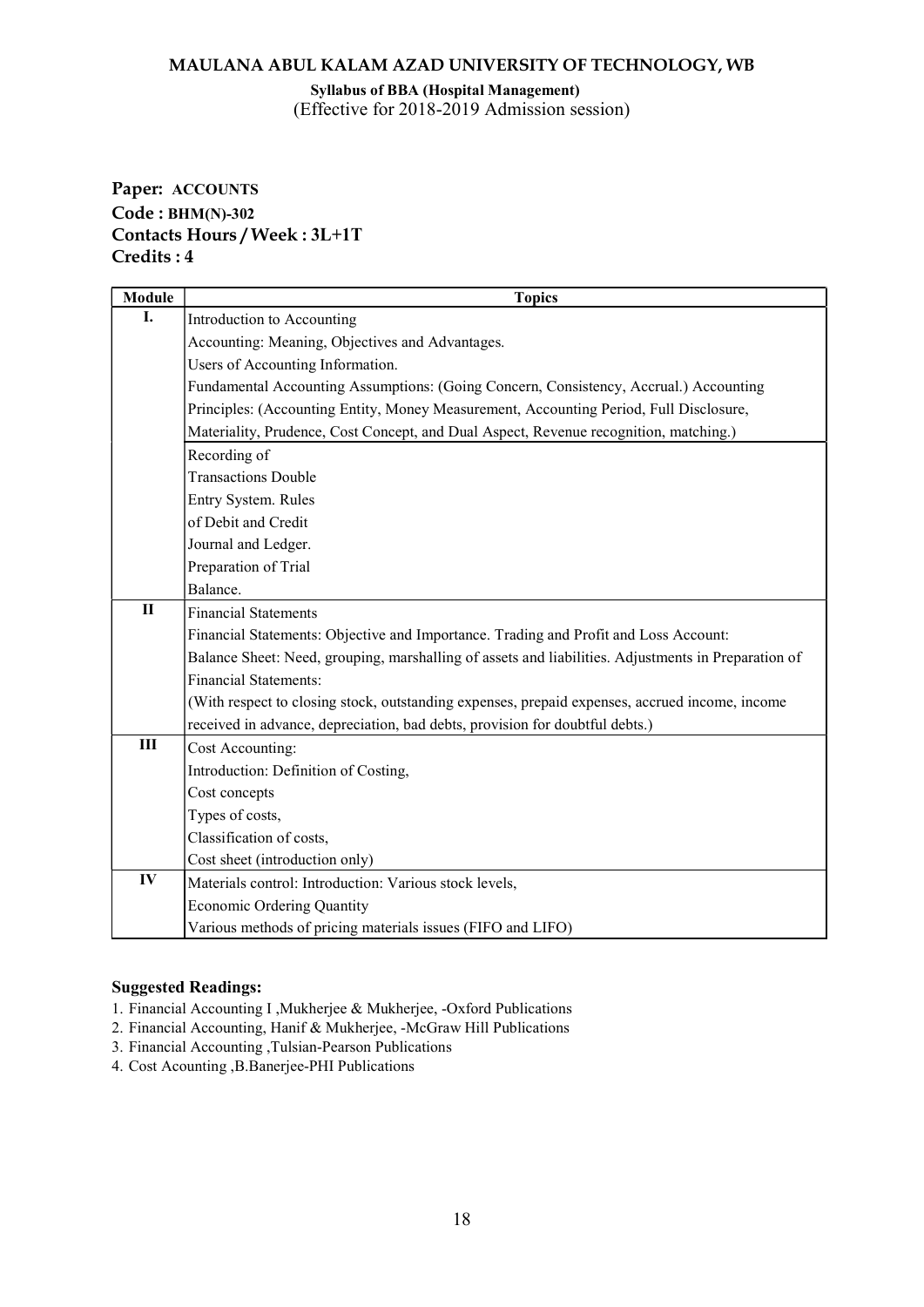Syllabus of BBA (Hospital Management) (Effective for 2018-2019 Admission session)

Paper: HEALTH ECONOMICS Code : BHM(N)-303 Contacts Hours / Week : 3L+1T Credits : 4

| <b>Module</b> | <b>Topics</b>                                                                                      |
|---------------|----------------------------------------------------------------------------------------------------|
| I             | The Fundamentals of Economics - Economic Organizations-Utility, Wealth, Production, Capital-       |
|               | Central Problems of an Economy.                                                                    |
| $\mathbf{I}$  | Demand- meaning- determinants of demand- law of demand- elasticity of demand- price, income        |
|               | and cross elasticity.                                                                              |
|               | Supply -meaning- determinants- law of supply - Demand vs. Supply.                                  |
| Ш             | Short-run and long-run costs, average and marginal costs, total, fixed and variable costs. Various |
|               | forms of market- monopoly, perfect competition, monopolistic competition and oligopoly- Pricing    |
|               | strategies.                                                                                        |
| IV            | Scope and coverage of Health Economics - Health as an investment-Population and                    |
|               | Economic Development-Health financing from various sources.                                        |
|               | Cost Benefit Analysis and Cost Effective Analysis-                                                 |
|               | Health Care Budget: Purpose, types and practices in Indian context.                                |
| $\mathbf{V}$  | Economics of Health Programmes for                                                                 |
|               | Nutrition, Economics of abuse of tobacco                                                           |
|               | & Alcohol, Economics of Breast feeding                                                             |

- 1. Health Economics-Jay Bhattacharya,Timothy Hyde & Peter Tu
- 2. Health Economics- Dr. JJeyasingh, Dr. D. Solomon Raj, Dr.D Jery Josephin
- 3. Health Economics- Pushpalata Pattnaik
- 4. Health Economics- P.C.Das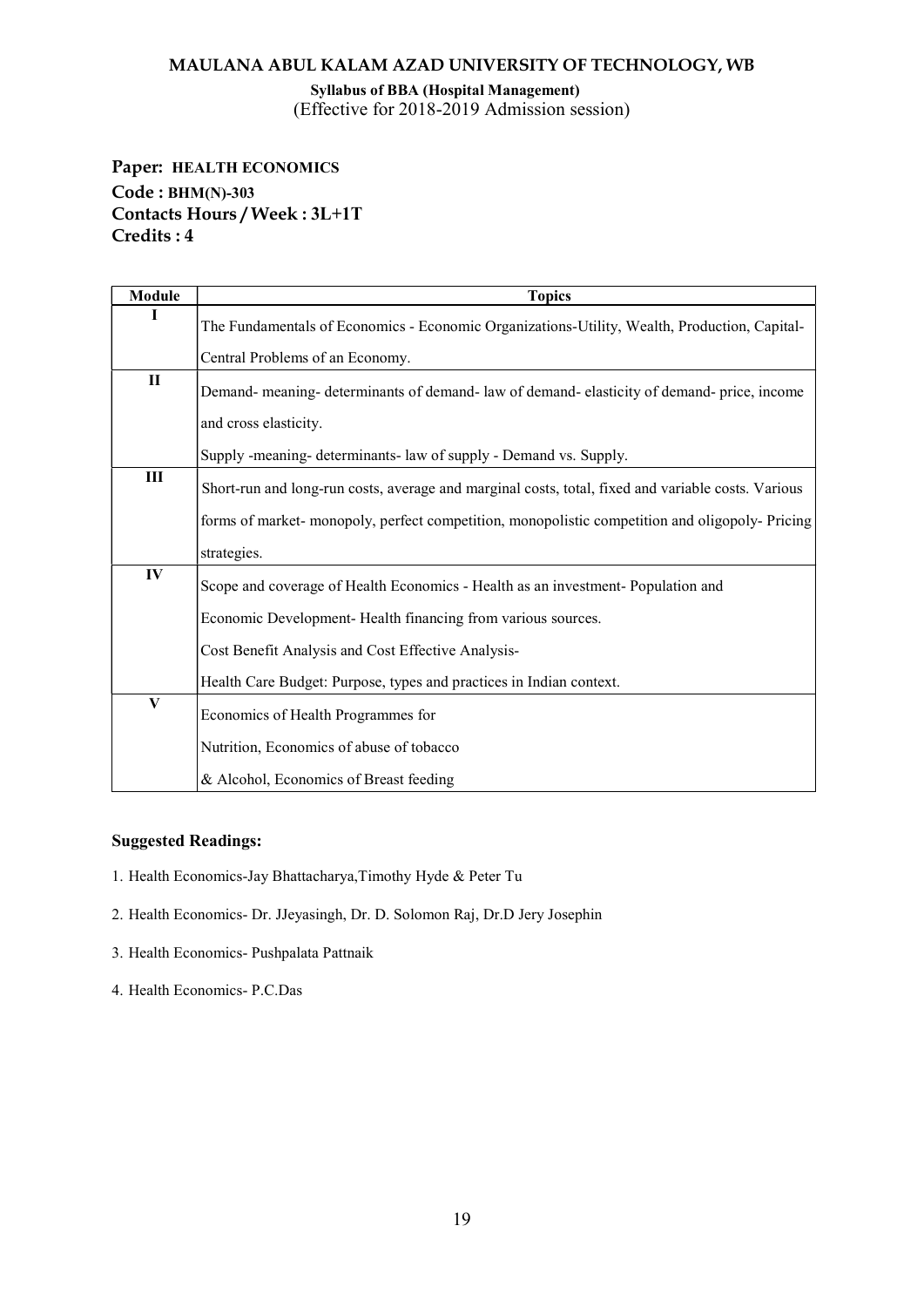Syllabus of BBA (Hospital Management) (Effective for 2018-2019 Admission session)

# Paper: SUPPORT, UTILITY AND CLINICAL SERVICES-I Code : BHM(N)-304 Contacts Hours / Week : 3L+1T Credits : 4

| <b>Module</b> | <b>Topic</b>                                                                                       |
|---------------|----------------------------------------------------------------------------------------------------|
| T             | Meaning of support and utility services $&$ their importance                                       |
| $\mathbf{I}$  | Clinical services: Functions, location, work flow, physical facilities, design & space             |
|               | requirement, staffing, equipment, managerial issues of the following departments -Operation        |
|               | Theatre Outpatient Department Emergency Department                                                 |
| III           | Support services: Functions, location, work flow, physical facilities, design & space              |
|               | requirement, staffing, equipment, managerial issues of the following departments -Radiology:       |
|               | Diagnostic and therapeutic, Nuclear Medicine Laboratory.<br><b>CSSD</b>                            |
| IV            | Utility services: Functions, location, work flow, physical facilities, design & space requirement, |
|               | staffing, equipment, managerial issues of the following departments -                              |
|               | Laundry                                                                                            |
|               | Housekeeping                                                                                       |
|               | Dietary service                                                                                    |
|               | Security services                                                                                  |
| V             | Hospital Infection control                                                                         |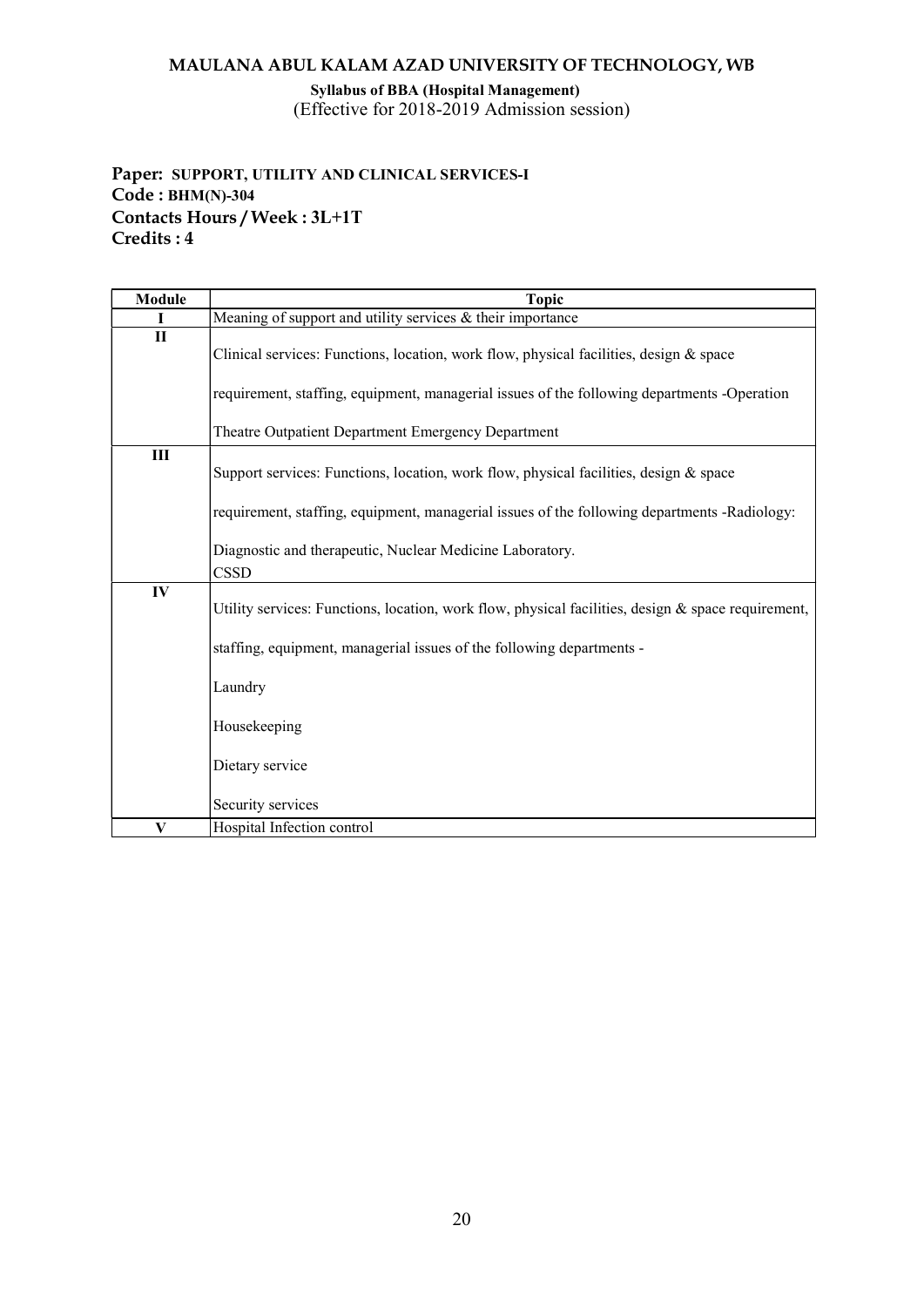Syllabus of BBA (Hospital Management) (Effective for 2018-2019 Admission session)

# Paper: FUNDAMENTALS OF INVENTORY MANAGEMENT Code : BHM(N)-305 Contacts Hours / Week : 2L+1T Credits : 3

| Module       | <b>Topic</b>                                                                                       |
|--------------|----------------------------------------------------------------------------------------------------|
|              | Inventory control (theoretical knowledge only): definition, objectives of inventory control, types |
|              | of inventory cost, types of inventory control-Pareto's law-ABC/VED/SDE analysis, lead time,        |
|              | buffer stock-reorder level, economic order quantity (Basic knowledge)- types of inventory          |
|              | control systems                                                                                    |
| $\mathbf{I}$ | Basic Knowledge of Hospital Stores management (theoretical knowledge only) location &              |
|              | layout-standardization, Codification & Classification of materials-material accounting $\&$        |
|              | physical distribution-store documentation-condemnation & disposal of scrap, surplus $\&$           |
|              | obsolete materials-types of stores in hospital                                                     |
|              | Preservation of Stores                                                                             |
| Ш            | Hospital Purchase management (theoretical knowledge only): vendor selection $\&$ evaluation,       |
|              | vendor rating, methods of payments, tendering procedures-concept & frame work of supply            |
|              | chain management                                                                                   |
|              | Purchasing process, Meaning of purchasing, objectives of purchasing, 5 R's of purchasing           |
|              | Centralised & Decentralized purchasing                                                             |
|              | DGS & D- General principles of procurement of medicine , equipment in DGHS under the               |
|              | MOHFW, GOI                                                                                         |
| IV           | Strategies for Hospital equipment Planning and Selection, Hospital equipment Utilization           |
|              | Distribution Management (Logistics Management)-distribution of materials to various                |
|              | departments & auxiliary services.                                                                  |

- 1. Production(Operation) Management , L.C Jhamp— Everest
- 2. Production and materials management , K.Sridhara Bhatt— Himalaya
- 3. Hospital stores management an integral approach , Shakti Gupta— JAYPEE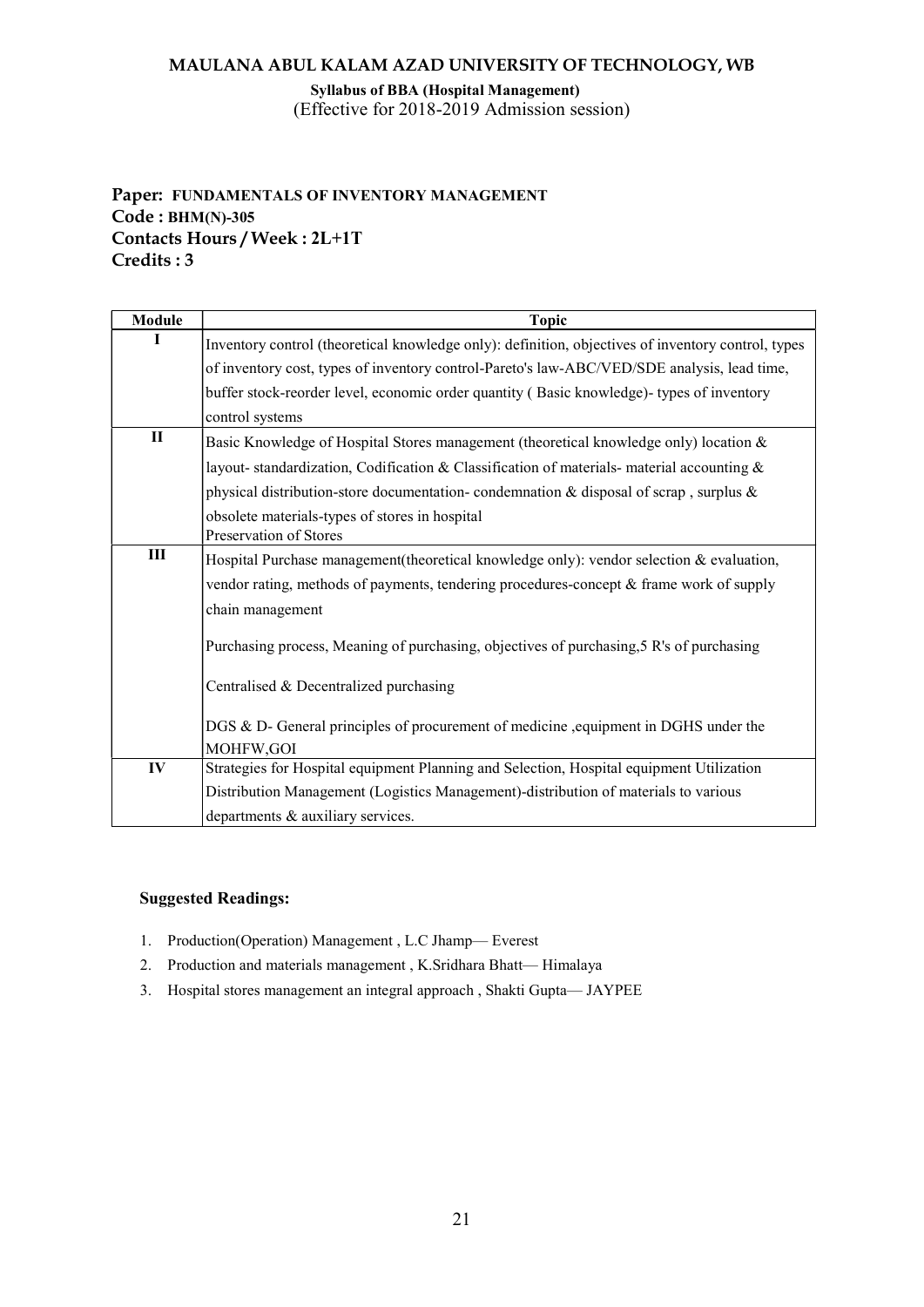Syllabus of BBA (Hospital Management) (Effective for 2018-2019 Admission session)

# SEMESTER-IV

# Paper: EPIDEMIOLOGY AND ANALYSIS OF HEALTH INFORMATION DATA Code : BHM(N)-401 Contacts Hours / Week : 3L+1T Credits : 4

| Module       | <b>Topic</b>                                                                              |
|--------------|-------------------------------------------------------------------------------------------|
| I            | Definition, concept, use of epidemiology,                                                 |
|              | Concept of disease,                                                                       |
|              | concept of disease causation,                                                             |
|              | Natural History of disease,                                                               |
|              | Ice berg phenomenon of disease                                                            |
|              | Mode of Intervention                                                                      |
| $\mathbf{I}$ | Infectious Disease Epidemiology (Epidemic, Endemic, Pandemic, Sporadic) Basic             |
|              | Measurements of Epidemiology (Mortality, Morbidity)                                       |
|              | Epidemiological Methods: Observational, Analytical, Experimental (Basic knowledge only)   |
|              | Investigation of an Epidemic                                                              |
| III          | Dynamics of disease                                                                       |
|              | transmission Control and                                                                  |
|              | Prevention of disease                                                                     |
|              | Immunizing agents                                                                         |
| IV           | Communicable diseases (Influenza, Encephalitis, Dengue, Malaria, Food Poisoning, Tetanus, |
|              | HIV/AIDS)                                                                                 |
|              | Non communicable diseases (Diabetes, Obesity, Cancer, Blindness)                          |

- 1. Preventive and social Medicine, K.Park—Bhanot
- 2. Community Medicine,AH Suryakantha—JAYPEE
- 3. Principles and practice of community medicine, Asma Rahim---JAYPEE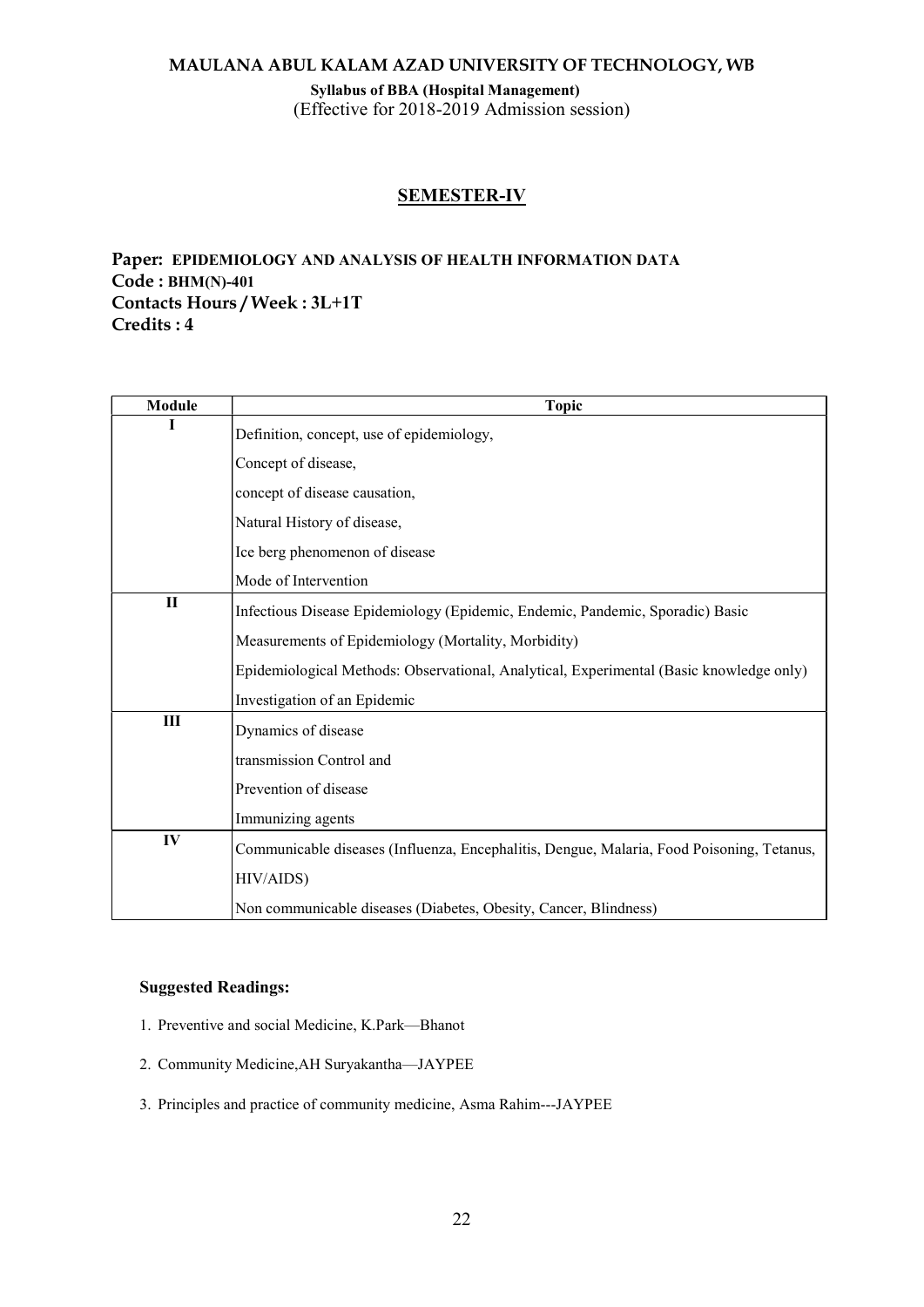Syllabus of BBA (Hospital Management) (Effective for 2018-2019 Admission session)

# Paper: SUPPORT ,UTILITY AND CLINICAL SERVICES -II Code : BHM(N)-402 Contacts Hours / Week : 3L+1T Credits : 4

| Module       | <b>Topic</b>                                                                                          |
|--------------|-------------------------------------------------------------------------------------------------------|
|              | Clinical services: Functions, location, work flow, physical facilities, design & space requirement,   |
|              | staffing, equipment, managerial issues of the following departments - Ward management Intensive       |
|              | care unit Nursing Services                                                                            |
| $\mathbf{I}$ | Support services: Functions, location, work flow, physical facilities, design & space requirement,    |
|              | staffing, equipment, managerial issues of the following departments -Blood Bank Pharmacy              |
|              | Physical medicine and rehabilitation                                                                  |
| Ш            | Utility services: Functions, location, work flow, physical facilities, design $\&$ space requirement, |
|              | staffing, equipment, managerial issues of the following departments - Transport service               |
|              | Maintenance management Mortuary                                                                       |
| IV           | Disaster Management-Types, Disaster Preparedness Plan, Disaster cycle, Triage Fire Hazards and        |
|              | Fire Manual Guideline-Elements of Fire-Fire Hazard-Cause of Hospital Fire-Fire points and             |
|              | Escape route                                                                                          |
| V            | Hospital waste management (including Biomedical Waste Management Act, 1998)                           |

- 1. Hospital facilities planning & management, Gd Kunders—TMH
- 2. Principles of hospital administration & planning, BM Shakharkar—JAYPEE
- 3. Hospital administration, DC Joshi & Mamta Joshi—JAYPEE
- 4. Essentials for Hospital support services and physical Infrastructure, Madhuri Sharma---JAYPEE
- 5. The hospital administrator, MA George---JAYPEE
- 6. Hospitals and Nursing homes planning, organizations and management, Syed Amin Tabish— JAYPEE
- 7. Hospital administration , CM Francis & Mario C desouza---JAYPEE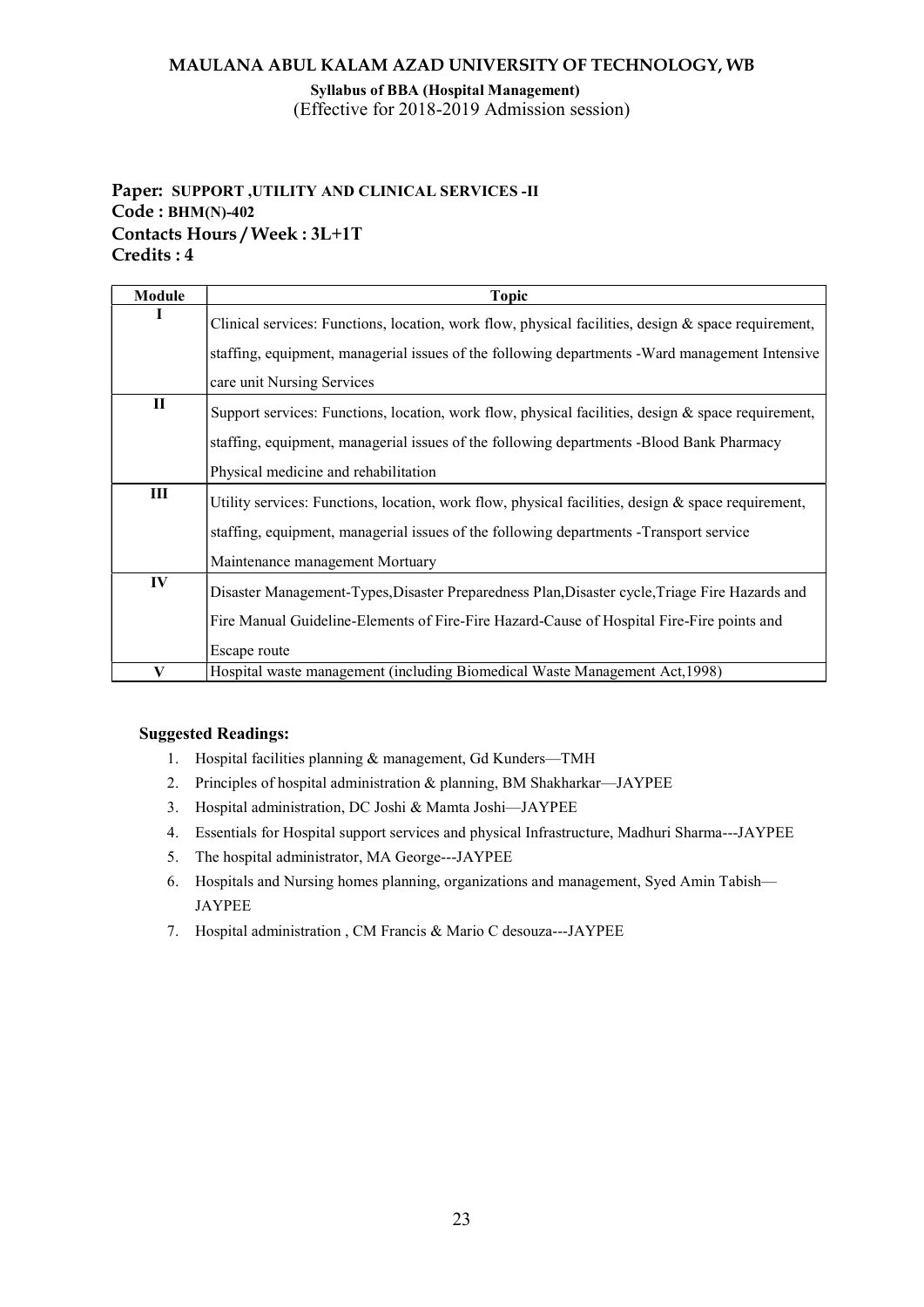#### Syllabus of BBA (Hospital Management) (Effective for 2018-2019 Admission session)

# Paper: ENVIRONMENT AND ECOLOGY Code : BHM(N)-403 Contacts Hours / Week : 3L+1T Credits : 4

| Module | <b>Topic</b>                                                                                     |
|--------|--------------------------------------------------------------------------------------------------|
|        | General                                                                                          |
|        | Meaning of Environment & relevance of the subject Environment & Ecology for Hospital             |
|        | Administrators. Brief outline of the Environment (Protection) Act 1986 $\&$ its importance for   |
|        | Hospital Administration. Role of NGO's like green peace in Environmental protection.             |
|        | <b>Ecology</b>                                                                                   |
|        | Brief outline on Elements of Ecology; brief discussion on Ecological balance and                 |
|        | consequences of change, principles of environmental impact assessment. Environmental             |
|        | Impact Assessment report                                                                         |
|        | $(EIA)$ .                                                                                        |
| $\Pi$  | <b>Air Pollution and Control</b>                                                                 |
|        | Factors responsible for causing Air Pollution in Hospitals . Sources & effects of Air pollutants |
|        | in the Hospital context. Primary & Secondary pollutants , Green House Effect, depletion of       |
|        | Ozone Layer. Brief discussion on THE AIR (PREVENTION & CONTROL OF                                |
|        | POLLUTION ) ACT, 1989. Indoor air pollution.                                                     |
| III    | <b>Water Pollution and Control</b>                                                               |
|        | Brief Discussion on Hydrosphere, natural water, pollutants: their origin and effects,            |
|        | river/lake/ground water pollution, The financial implication of water pollution control and      |
|        | steps required to be taken e.g. Sewerage treatment plant, water treatment plant. Noise           |
|        | <b>Pollution</b>                                                                                 |
|        | Sources, effects, standards & control. Recommended noise level in hospital, measures to          |
|        | control noise in hospitals                                                                       |
| IV     | <b>Land Pollution</b>                                                                            |
|        | Brief understanding of lithosphere, pollutants (municipal, industrial, commercial,               |
|        | agricultural, hospital, hazardous solid waste); their effects, collection and disposal, recovery |
|        | & conversion methods in relation to an hospital enterprise with discussion about the financial   |
|        | implication of land pollution control, Differences between hazardous and toxic wastes,           |
|        | Sanitary land filling- advantage and disadvantages.                                              |

#### Suggested Readings:

1.Environmental Science, Cunningham,TMH

2.Environmental Studies, A.K.De & A.K.De, New Age International

3.Environmental Pollution Control Engineering, C.S.Rao, New Age International

4. Environmental Management, N.K. Oberoi, EXCEL BOOKS

5.Ecosystem Principles &Sustainable Agriculture,Sithamparanathan,Scitech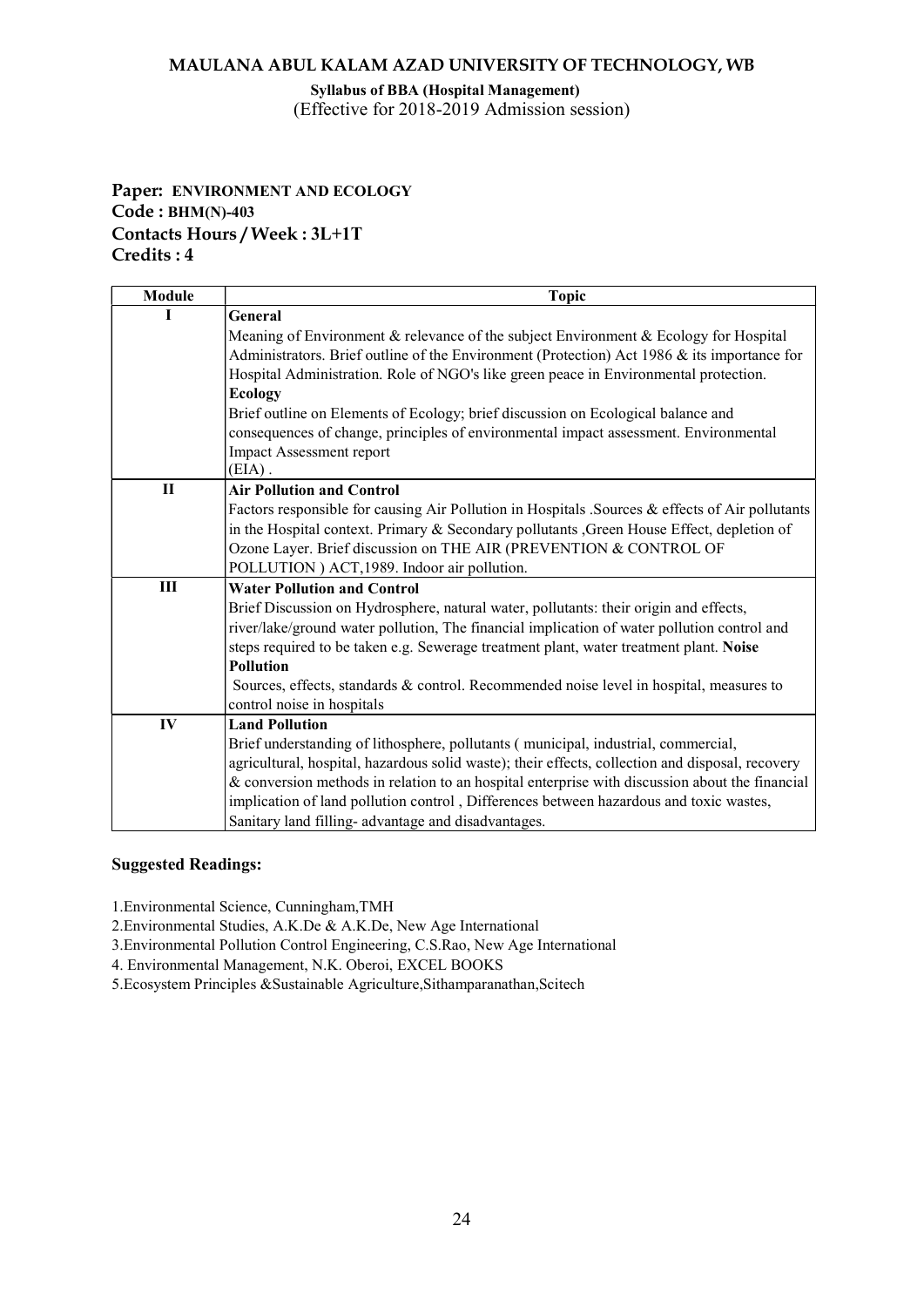# Syllabus of BBA (Hospital Management)

(Effective for 2018-2019 Admission session)

Paper: FINANCIAL MANAGEMENT Code : BHM(N)-404 Contacts Hours / Week : 3L+1T Credits : 4

| Module    | <b>Topic</b>                                                                                   |
|-----------|------------------------------------------------------------------------------------------------|
| L.        | <b>Financial Management:</b>                                                                   |
|           | Financial goals- Profit vs. wealth maximization- Financial functions-Financial planning.       |
|           | <b>Break-Even and CPV Analysis:</b>                                                            |
|           | Meaning and importance- Uses- Significance- Practical Problems on CVP analysis.                |
| П         | <b>Working Capital Management:</b>                                                             |
|           | Components-Factors affecting working Capital-Classification of Working Capital-Practical       |
|           | Problem on Working Capital requirement.                                                        |
|           | <b>Capital Budgeting:</b>                                                                      |
|           | Definition-Techniques of Capital Budgeting-Practical Problem on -ARR, PBP, NPV and PI          |
| Ш         | <b>Ratio Analysis:</b>                                                                         |
|           | Meaning of Ratio Analysis -Classification of Ratios-Meaning and importance-Limitation of Ratio |
|           | Analysis- Practical problems (Only calculation of Liquidity, Solvency, Activity and Turnover   |
|           | Ratio)                                                                                         |
| $\bf{IV}$ | <b>Cash Flow Statement:</b>                                                                    |
|           | Definition-Significance and limitations-Objective-Preparation of Cash flow Statement (without  |
|           | adjustment).                                                                                   |

#### Suggested Readings:

- 1. Financial Management,Khan & Jain-TMH
- 2. Financial Management,Gupta-Pearson Education
- 3. Financial Management, Majumder,Ali & Nesha -ABS 4.Financial

Management,I.M.Pandey-Bikash Publications 5.Financial Management

,M.Y.Khan & P.k.Jain, -TMH Publications 6.Financial Management, P

Chandra-TMH Publications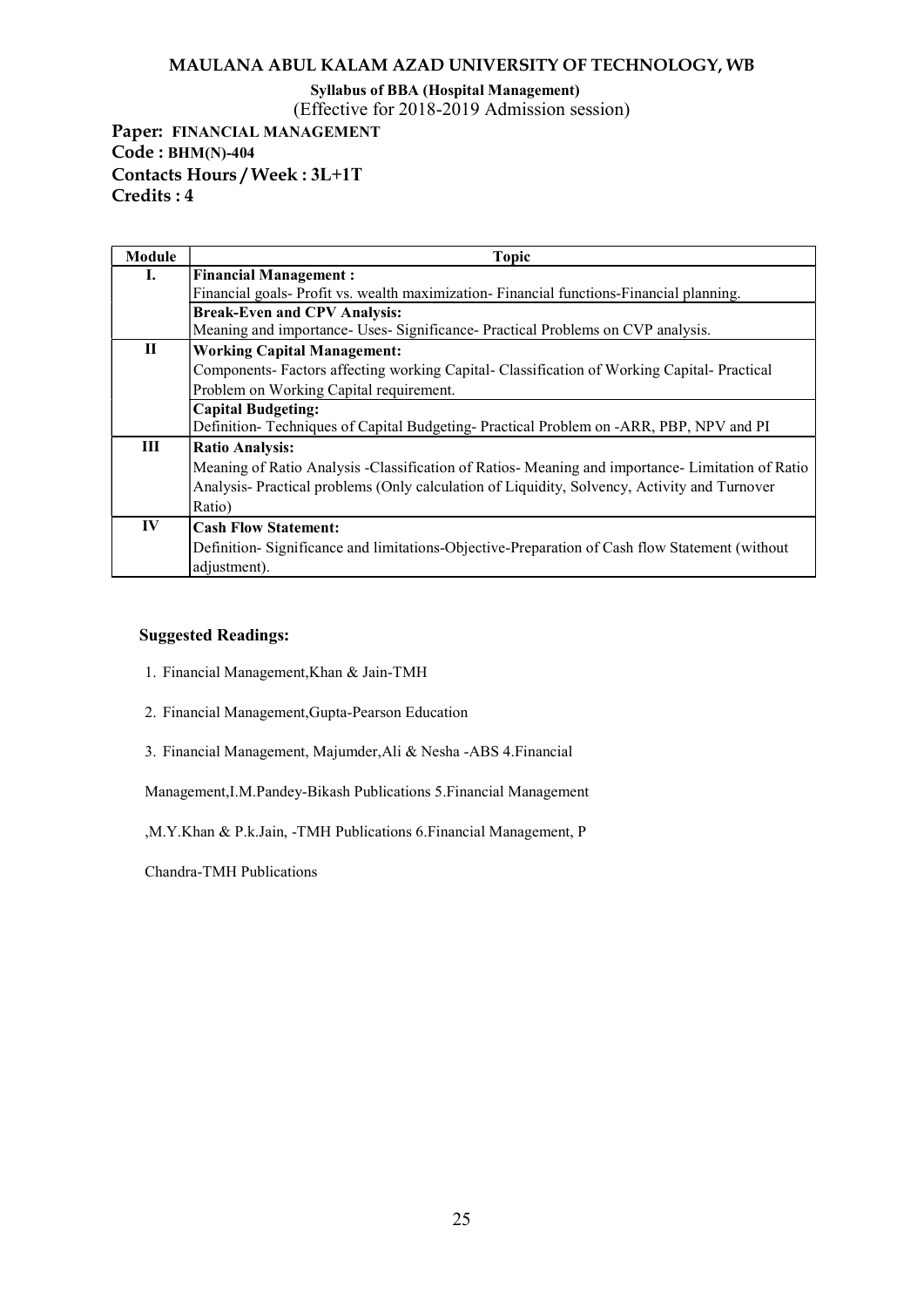Syllabus of BBA (Hospital Management)

(Effective for 2018-2019 Admission session)

Paper: FUNDAMENTALS OF RESEARCH METHODOLOGY

Code : BHM(N)-405 Contacts Hours / Week : 2L+1T Credits : 3

| <b>Module</b> | <b>Topic</b>                                                                                       |
|---------------|----------------------------------------------------------------------------------------------------|
| T             | <b>Foundation of Research</b>                                                                      |
|               | Meaning - Objectives of research- Motivation in Research- Research method vs. Research             |
|               | methodology- Research process- Wheel of research (Deduction vs. Induction) - Research problem      |
|               | and technique involved in defining problem.                                                        |
| $\mathbf{I}$  | <b>Research Design</b>                                                                             |
|               | Concept and Importance of Research design - Features of a good research design -concept of         |
|               | various research design.                                                                           |
|               | <b>Data collection Methods:</b>                                                                    |
|               | Interview Method, Observational Method, Questionnaires, Case Studies, Action Research,             |
|               | Secondary Sources.                                                                                 |
| IV            | <b>Interpretation of Data</b>                                                                      |
|               | Types of Research Data, Qualitative Data and Quantitative Data, One sample and two sample test     |
|               | for means of small sample(t-test), Chi-square test for goodness of fit and independence of         |
|               | attributes, F test for two sample S.D and ANOVA(one way).                                          |
| Ш             | <b>Report Writing</b>                                                                              |
|               | Significance of report writing-Layout of research report-Title Page, Abstract, Body, Introduction, |
|               | Methods, Sample, Measures, Design, Results, Conclusions, References, Tables, Figures,              |
|               | Appendices.                                                                                        |

# Suggested Readings:

1.Research Methodology by C.R.Kothari-New Age International Publishers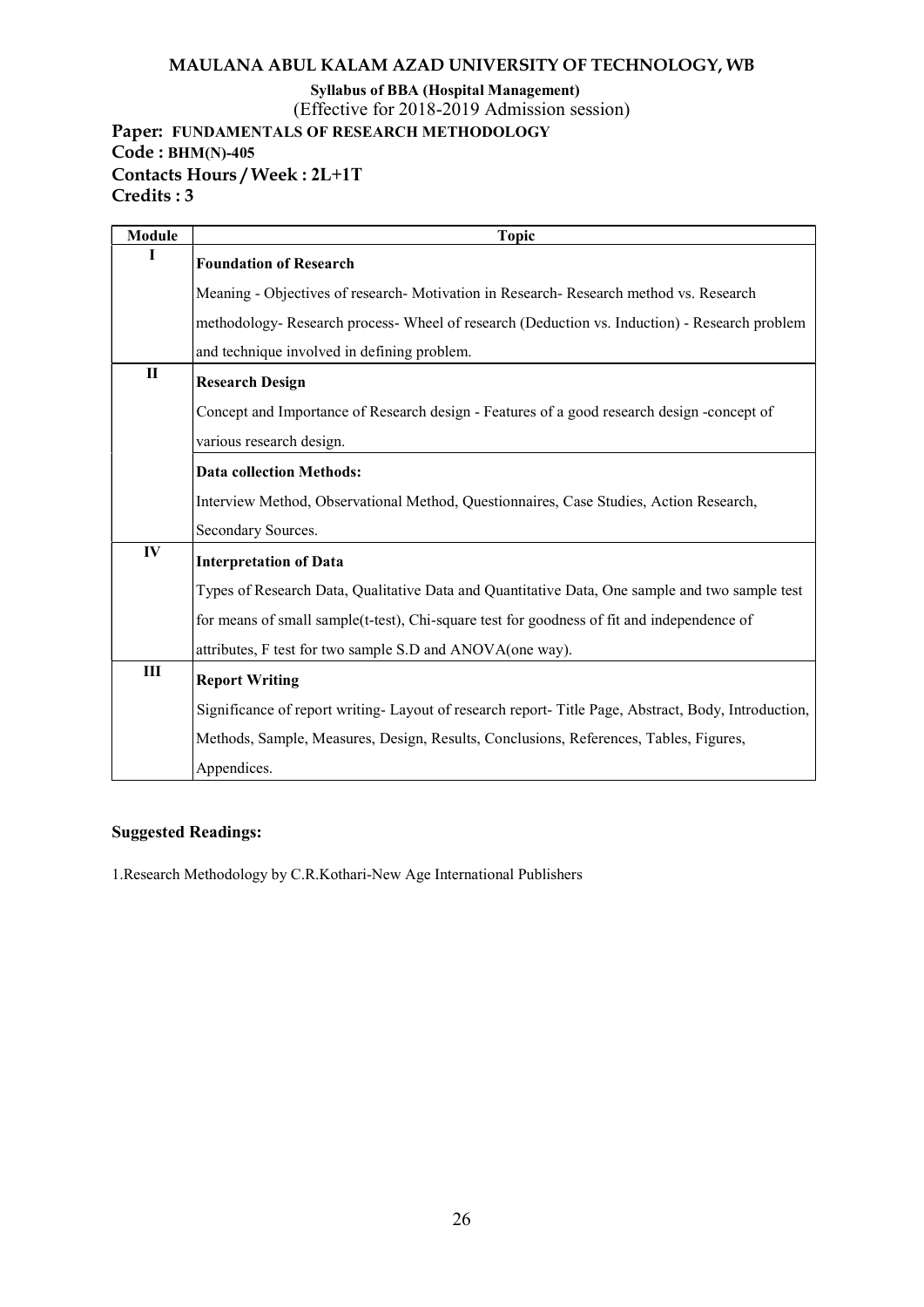# Syllabus of BBA (Hospital Management) (Effective for 2018-2019 Admission session) SEMESTER-V

Paper: QUALITY IN HEALTH CARE Code : BHM(N)-501 Contacts Hours / Week : 3L+1T Credits : 4

| <b>Module</b> | <b>Topic</b>                                                                                      |
|---------------|---------------------------------------------------------------------------------------------------|
| I             | Fundamentals of Quality Management: Introduction - Objectives - Concept of Quality Care and       |
|               | Quality Management, Dimentions of quality in health care Contribution of quality gurus: Juran,    |
|               | Deming. Approaches to measurement of Quality.                                                     |
|               | Techniques of Quality Management: Improving Hospital Performance - Patient Participation -        |
|               | Quality Health Care through Patient Satisfaction - Conceptual model of potential Contribution in  |
|               | quality in the health care system-Implementation of quality management system in improving health |
|               | care system, Quality Circle                                                                       |
| $\mathbf{I}$  | Organization wide quality improvement in Health care: Introduction-organizing for quality         |
|               | assessment—Quality Assurance and quality improvements                                             |
|               | Assessing Quality Health Care: Some attributes of Quality in Health Care - Some attributes of a   |
|               | Good Patient Practitioners Relationship - The measurement of Quality - Procedure for formulating  |
|               | explicit Criteria and standards - Determinants of Quality - Structure - Process - Outcome.        |
| Ш             | Definition, underlying concepts, implementation and measurement of TQM, Role of communication     |
|               | in implementing TQM                                                                               |
|               | Six Sigma, Lean Thinking, Kaizen, 5 S (theoretical knowledge only)                                |
| IV            | Quality planning, Quality Manual, Benchmarking QCI (functions, structure)                         |
|               | Fundamentals of IS0 9001:2000 (objectives and components),                                        |
|               | Accreditation -with special emphasis on NABH, NABL Accreditation and JCI (sequential process      |
|               | of getting certified)                                                                             |

- 1. Quality management in healthcare ,S.K Joshi---JAYPEE
- 2. Hospital administration , CM Francis & Mario C desouza---JAYPEE
- 3. Hospital and health services administration principles and practice, Syed Amin Tabish---OXFORD
- 4. A Text on Total Quality Management,Asish Bhatnagar-Vrinda Publication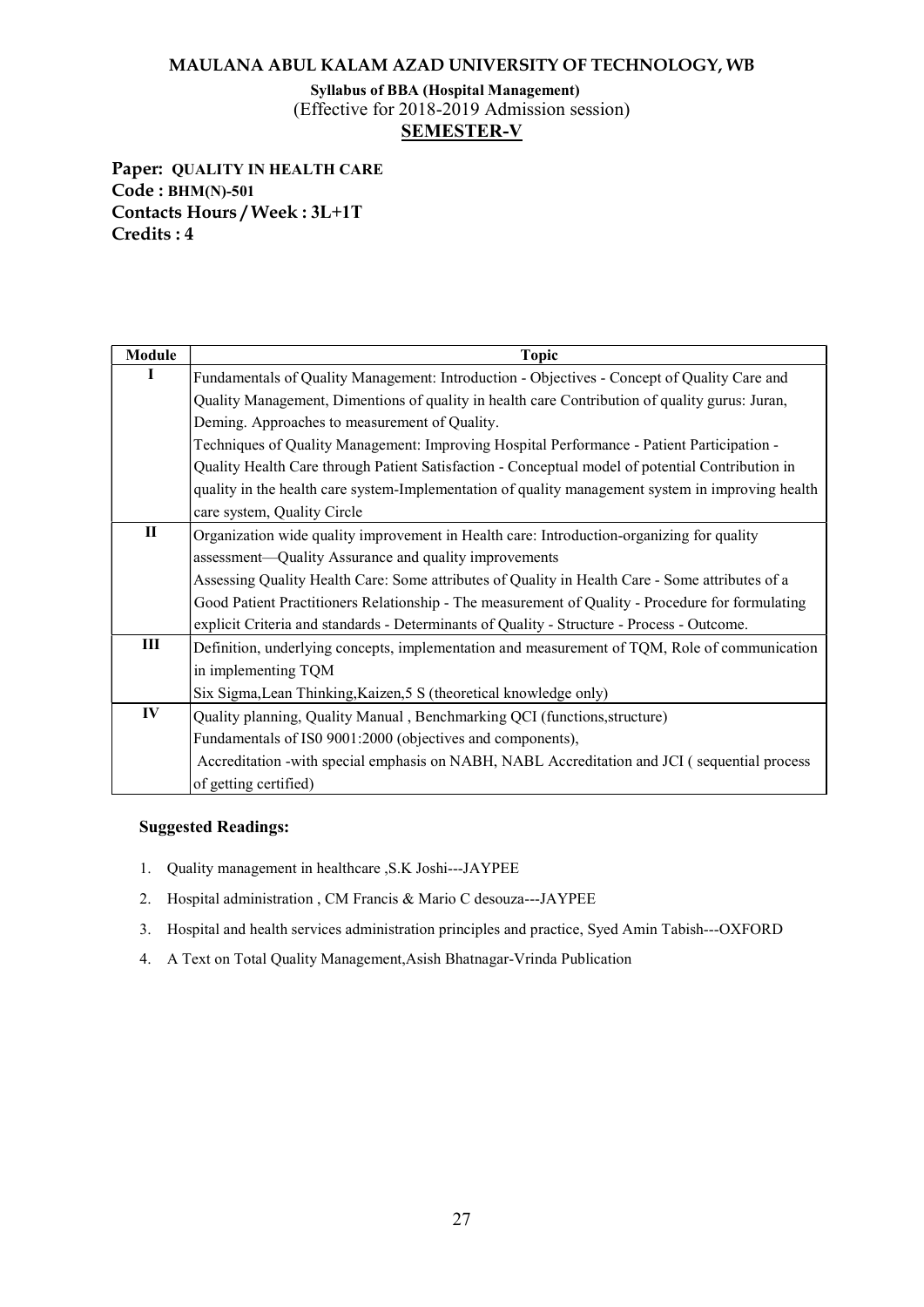Syllabus of BBA (Hospital Management) (Effective for 2018-2019 Admission session)

Paper: HEALTH INSURANCE Code : BHM(N)-502 Contacts Hours / Week : 2L+1T Credits : 3

| Module       | <b>Topic</b>                                                                                         |
|--------------|------------------------------------------------------------------------------------------------------|
|              | Introduction to insurance : health insurance-meaning, types & importance - - insurance vs assurance  |
|              | - insurance as a tool for managing risk.                                                             |
|              | Insurance documentation: proposal forms-standard form of declaration- nature of questions in a       |
|              | proposal form-elements of proposal-role of intermediary -acceptance of proposal-payment of           |
|              | premium in advance-method of payment of premium -policy document Health insurance market in          |
|              | India                                                                                                |
| $\mathbf{I}$ | Classification of health insurance, product-introduction-definition-features of health policies-TPA- |
|              | IRDA guidelines on standardization in health insurance-Rastriyo Swastha Bima Yojna, Pradhan          |
|              | Mantri Surakhsha Bima Yojna-Pradhan Mantri jan Dhan Yojna, Swawstha sathi.                           |
| Ш            | Health management in insurance-stake holders in claim process-management of health insurance         |
|              | claims.                                                                                              |
| IV           | Legal features of an insurance contract                                                              |
|              | Grievance redressal mechanism-ombudsman and CPA                                                      |
|              | (overview) Social security scheme in India-ESI, EPF, Micro                                           |
|              | insurance scheme.                                                                                    |

#### Suggested Readings:

1. Mediclaim & Health Insurance by Prof Kshitij Patukale

2. Do We Care: India's Health System by K. Sujatha Rao

3. Principles of HOSPITAL Administration and Planning by B M Sakharkar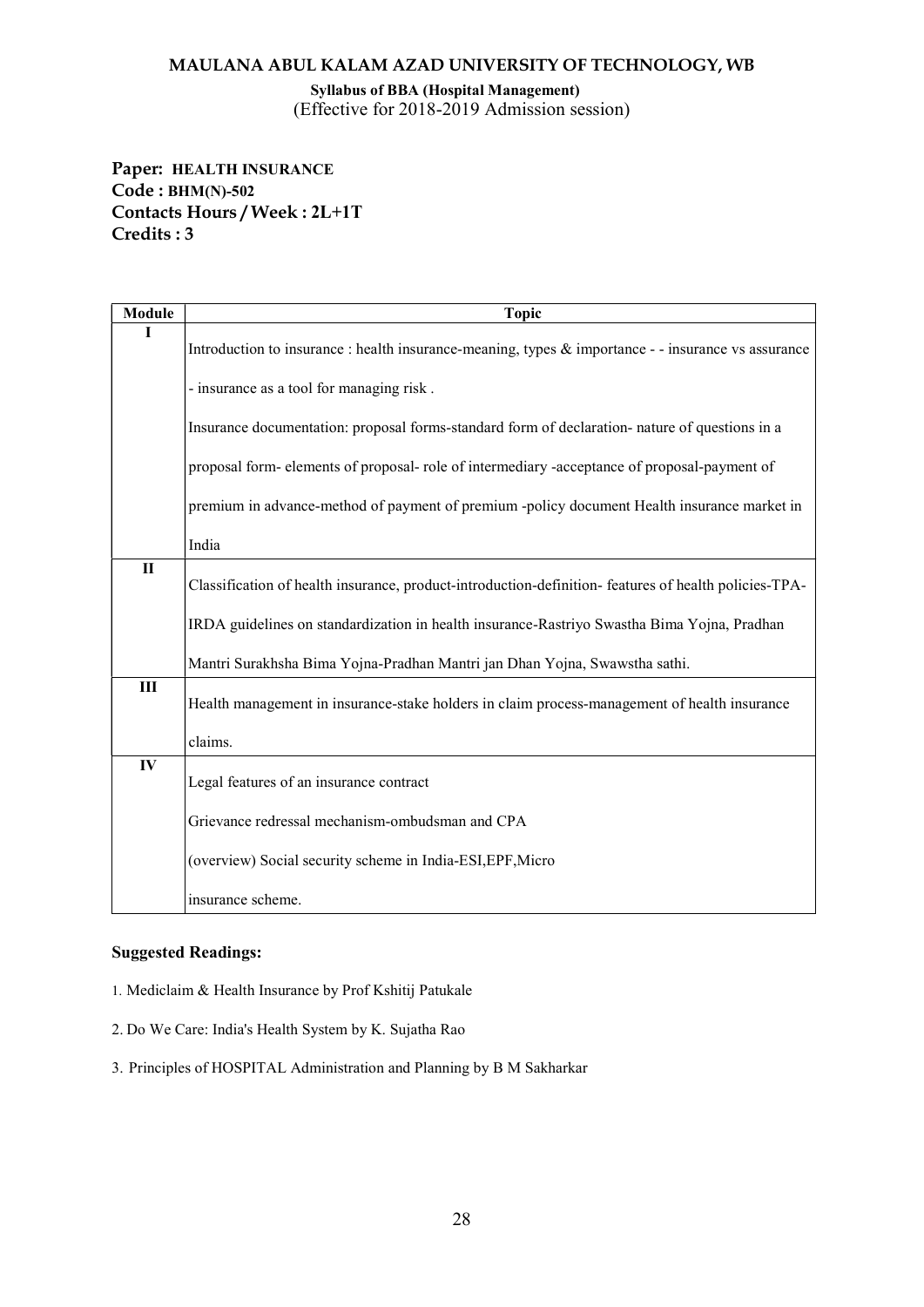Syllabus of BBA (Hospital Management)

(Effective for 2018-2019 Admission session)

Paper: CLINICAL LAW AND MEDICAL ETHICS Code : BHM(N)-503 Contacts Hours / Week : 3L+1T Credits : 4

| <b>Module</b> | <b>Topic</b>                                                                         |
|---------------|--------------------------------------------------------------------------------------|
| I             | General Law of Contract : Essentials of a Contract - Offer and acceptance - Capacity |
|               | of Parties - Free Consent - Consideration and legality of object - Void agreement    |
|               | and Contingent Contract                                                              |
| $\mathbf{I}$  | Consumer Protection Act, 1986                                                        |
|               | W.B Clinical Establishment Act 2000                                                  |
|               | Legal aspects relating to organ transplantation,                                     |
|               | MTP Act, 1971.                                                                       |
| III           | Drugs and Cosmetic Acts,<br>PNDT Act,                                                |
|               | Definition of ethics.                                                                |
|               | Ethical Principles & rules: core                                                     |
|               | concepts. Law & ethics-a                                                             |
|               | comparison. Geneva Declaration                                                       |
| IV            | Law in relation to medical profession-Indian Medical degree Act                      |
|               | 1916, IMC act Consent-Implied and Expressed Consent, Medical                         |
|               | Negligence Helsinki declaration on medical research, ICMR guidelines of              |
|               | medical research Euthanasia-ethical framework on decision making                     |

### Suggested Readings:

1. Commercial Law :Arun Kumar Sen &

Jitendra Kumar Mitra Medical Ethics

:C.M.Francis,JayPee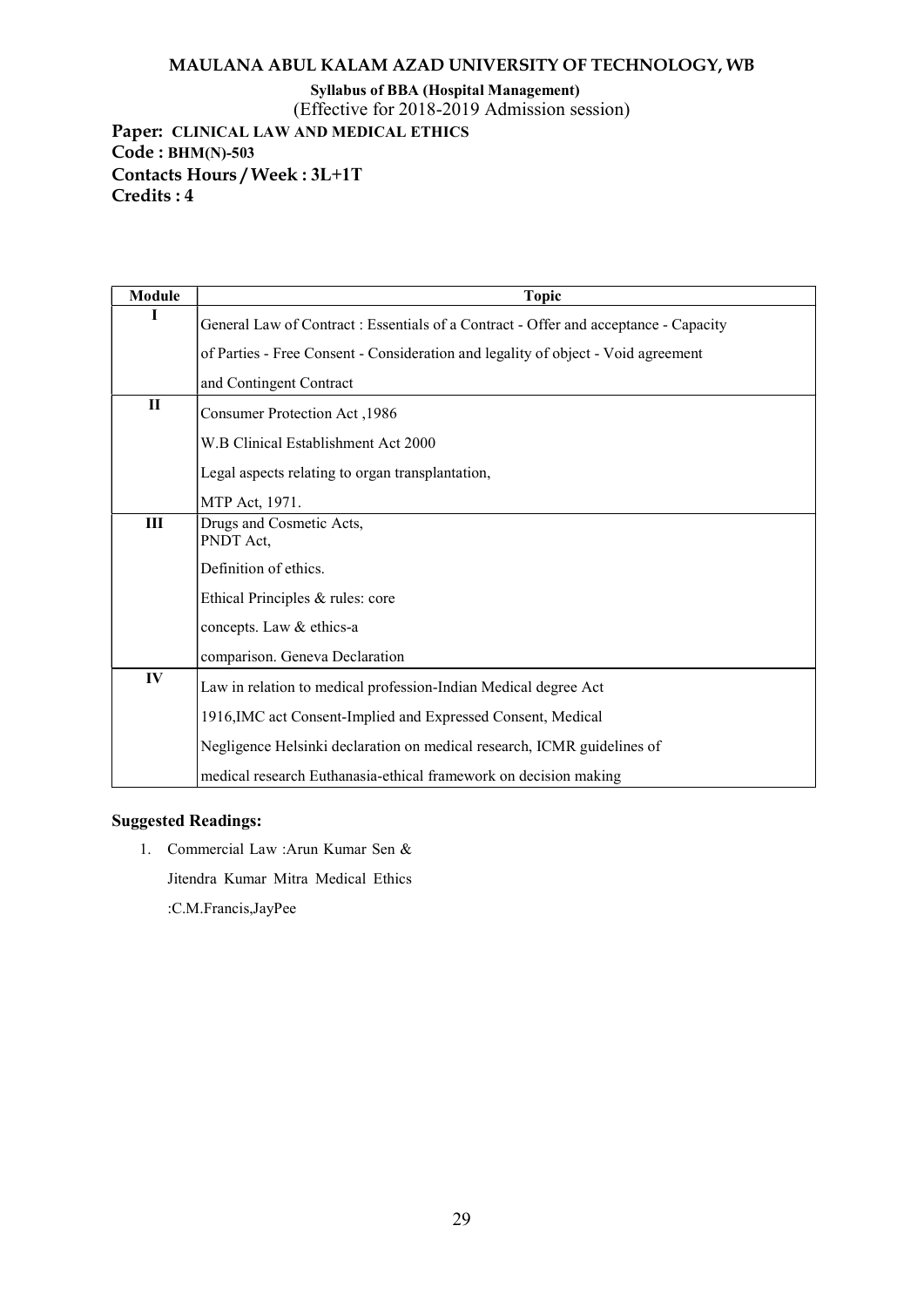Syllabus of BBA (Hospital Management) (Effective for 2018-2019 Admission session)

# Paper: HUMAN RESOURCE MANAGEMENT Code : BHM(N)-504 Contacts Hours / Week : 3L+1T Credits : 4

| <b>Module</b> | <b>Topics</b>                                                                                    |
|---------------|--------------------------------------------------------------------------------------------------|
| -1            | Nature and Scope of Human Resource Management - Meaning and Definition - Functions -             |
|               | Objectives - Organization of HRM Department - Policy Evolution of Personnel / HRM in General     |
|               | and with reference to HR department in hospital.                                                 |
| П             | Acquisition of Human Resources / Planning - Forecasting and determination of current and Future  |
|               | Human Resource Requirements - Job Analysis and Job Design Recruitment - Selection,               |
|               | Orientation and Placement.                                                                       |
| III           | Development of Human Resources / - Employment Training and Management Development -              |
|               | Performance Appraisal, Performance Counseling, Maintenance of Human Resource - Employee          |
|               | Compensation - Job evaluation - Incentive Payments - Promotion and Transfer - Policies -         |
|               | Methods.                                                                                         |
| IV            | Career Planning and Development - Process - Steps in Career Planning and Development system -    |
|               | Actions - Prerequisites for success - key issues in career development.                          |
|               | Grievance Procedure - Guidelines for handling grievance - Work ethics - Work culture and quality |
|               | of work life                                                                                     |

#### Suggested Readings:

1. Aswathappa,Human Resource & Personal Management, TMH

2.Gomez -Mezia,Managing Human Resources,Pearson

Education 3. Personnel management , CB Mammoria---

Himalaya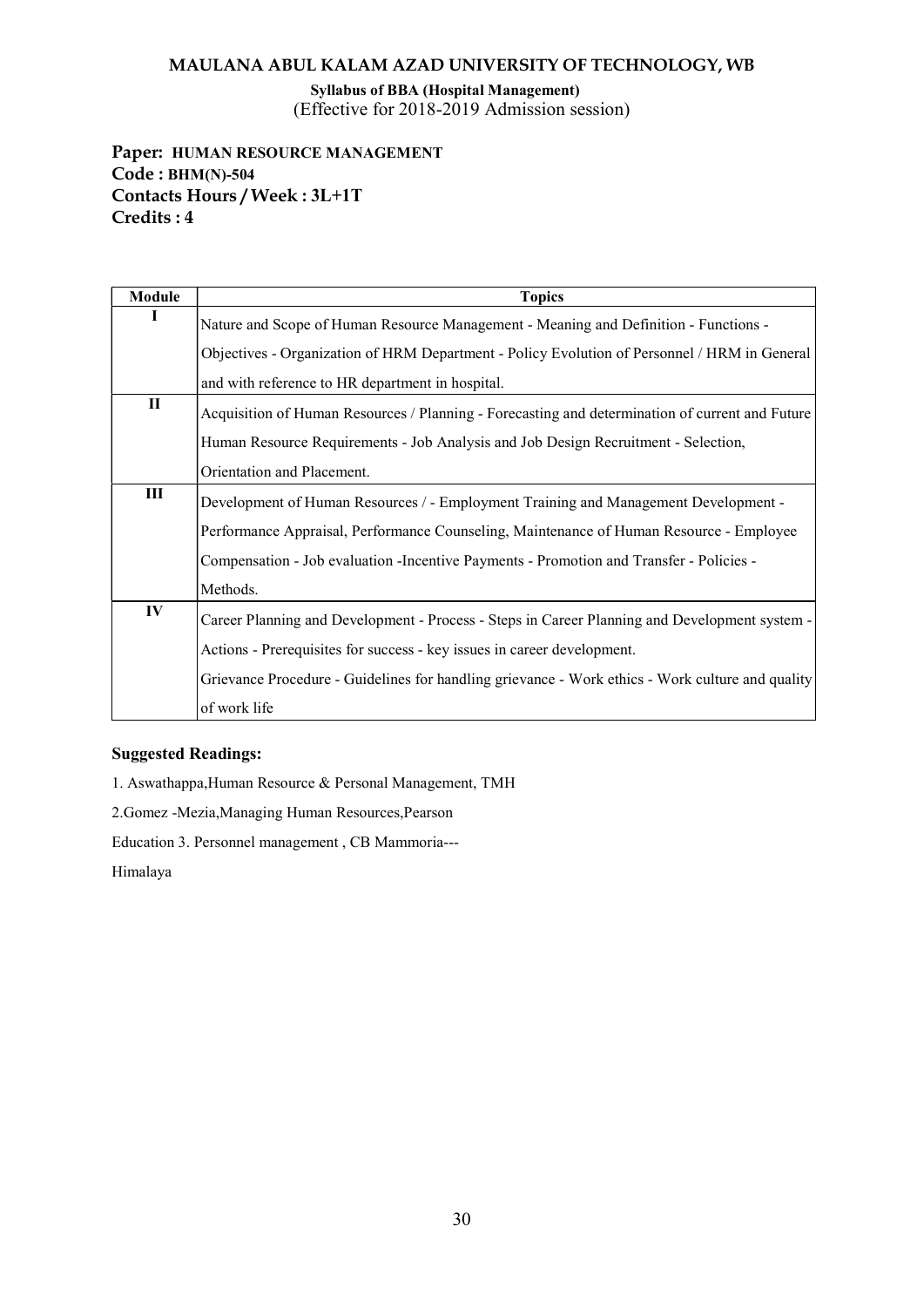#### Syllabus of BBA (Hospital Management) (Effective for 2018-2019 Admission session)

# SEMESTER-VI

# Paper: PUBLIC RELATION Code : BHM(N)-601 Contacts Hours / Week : 3L+1T Credits : 4

| Module       | <b>Topic</b>                                                                             |
|--------------|------------------------------------------------------------------------------------------|
| I            | PR: Definition, function, principles, planning and implementation. Emerging trends of PR |
| $\mathbf{I}$ | Role of PR in healthcare. Qualities of hospital PRO,                                     |
|              | Functions Organization of PR Department                                                  |
|              | Importance of PR in Hospital Environment Management:                                     |
|              | Media                                                                                    |
|              | Government                                                                               |
|              | Patients & Their Relations                                                               |
|              | <b>Employee Relations</b>                                                                |
|              | <b>Political Parties</b>                                                                 |
| Ш            | PR in Crisis management , Event management in hospitals                                  |
| IV           | Laws and ethics of PR                                                                    |
| V            | Role of PR in marketing. PR,                                                             |
|              | advertisement and                                                                        |
|              | propaganda. PR agencies PR                                                               |
|              | counseling                                                                               |

### Suggested Readings:

1. Public Relations Principles and Practices by Iqbal S Sachdeva

2.Principles of HOSPITAL Administration and Planning by B M

Sakharkar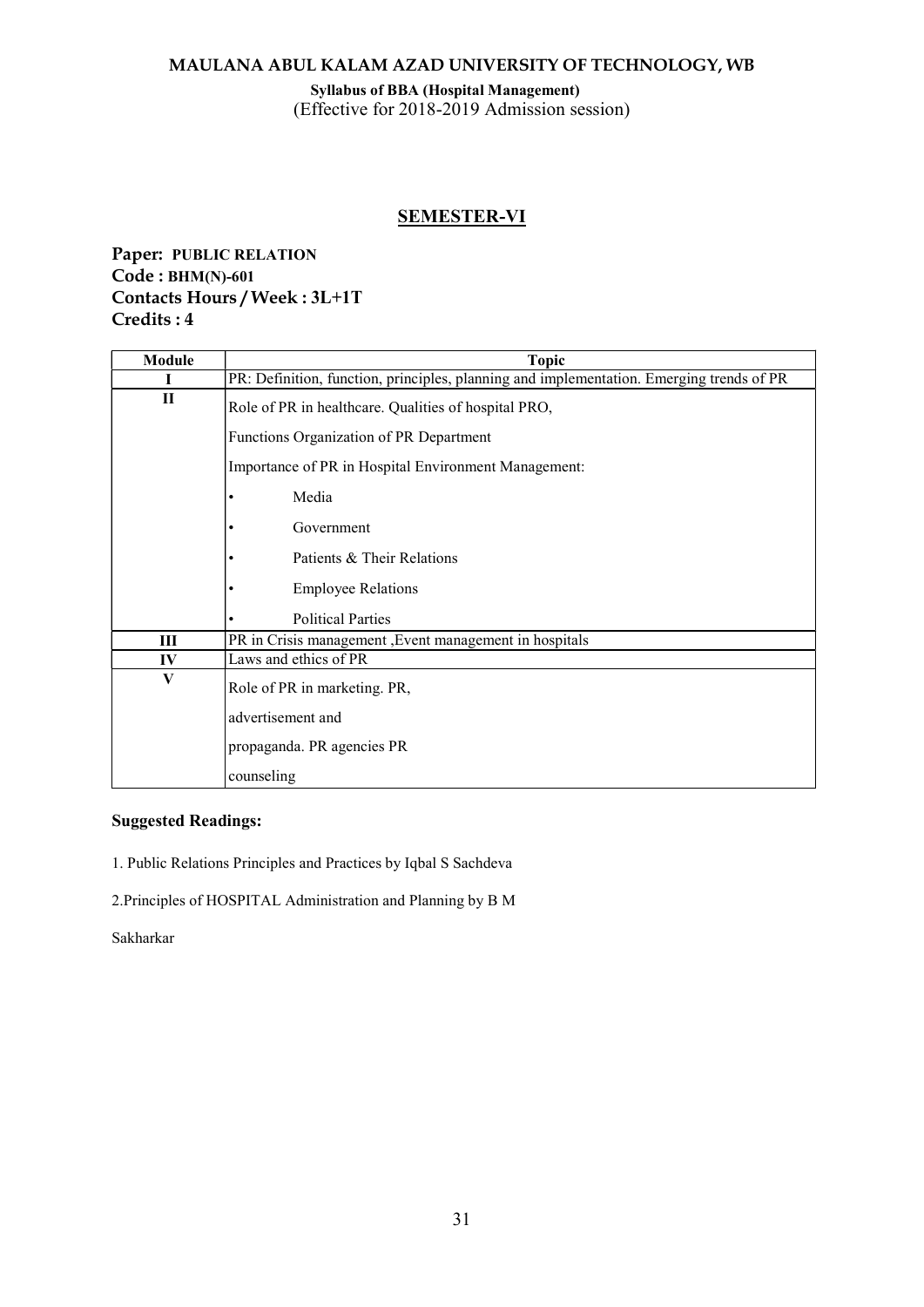#### Syllabus of BBA (Hospital Management) (Effective for 2018-2019 Admission session)

# Paper: OCCUPATIONAL HEALTH Code : BHM(N)-602A Contacts Hours / Week : 3L+1T Credits : 4

| Module       | <b>Topic</b>                                                                                                                                         |
|--------------|------------------------------------------------------------------------------------------------------------------------------------------------------|
| 1            | Occupational environment-man & physical, chemical & biological agents. Occupational<br>hazards-physical, chemical, mechanical, psychological hazards |
| $\mathbf{I}$ | Occupational diseases                                                                                                                                |
| Ш            | Accidents & injury. Radiation<br>hazards. Control of hazards in<br>industries. Indian Factories<br>Act 1948                                          |
| IV           | ESI Act 1948.<br>Workman's Compensation Act 1952.                                                                                                    |

### Suggested Readings:

1. Preventive and social Medicine, K.Park---Bhanot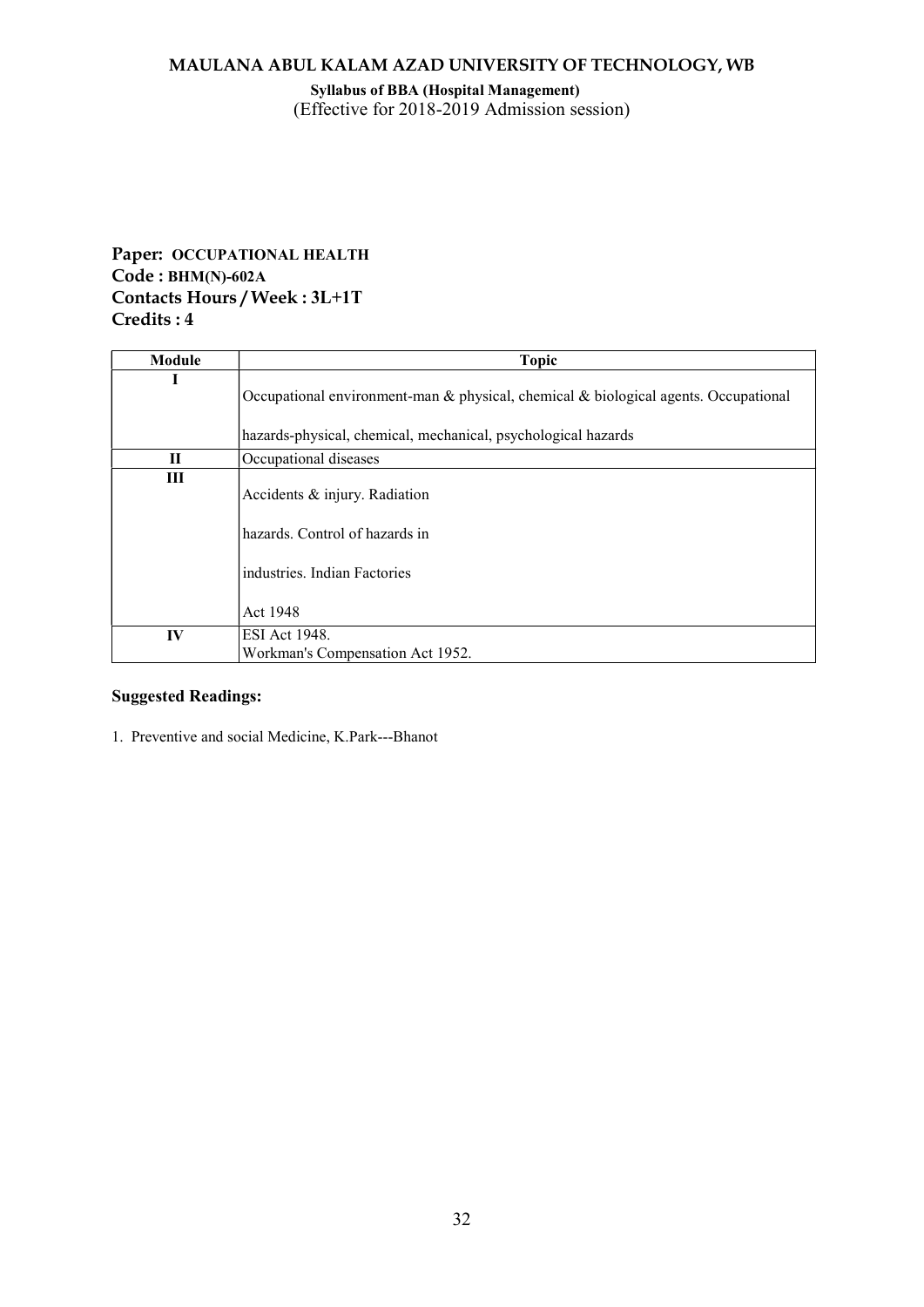Syllabus of BBA (Hospital Management) (Effective for 2018-2019 Admission session)

# Paper: BIOMEDICAL WASTE MANAGEMENT Code : BHM(N)-602B Contacts Hours / Week : 3L+1T Credits : 4

| <b>Module</b> | <b>Topic</b>                                                                                      |
|---------------|---------------------------------------------------------------------------------------------------|
| Ι             | Meaning, importance and aims of biomedical waste management Major sources of biomedical           |
|               | waste; classification and categories of hospital waste Diseases associated with biomedical waste; |
|               | safety measures to be adopted while handling biomedical waste                                     |
| $_{\rm II}$   | Collection, segregation, transportation and storage of biomedical waste                           |
| $\rm III$     | Disposal techniques                                                                               |
|               | Pre-treatment-chemical disinfection, autoclave, hydroclave, microwave irradiation Final disposal- |
|               | incineration, safe pit for sharps, landfill, deep burial                                          |
| IV            | Awareness and education of hospital waste management programme                                    |
| V             | Biomedical Waste Management and Handling Rules, 1998 Biomedical                                   |
|               | Waste Management (Amendment) Rules, 2016 and 2018 Fundamentals of                                 |
|               | healthcare waste management as per WHO                                                            |

### Suggested Readings:

1. Hospital waste management and its monitoring,Madhuri Sharma---

JAYPEE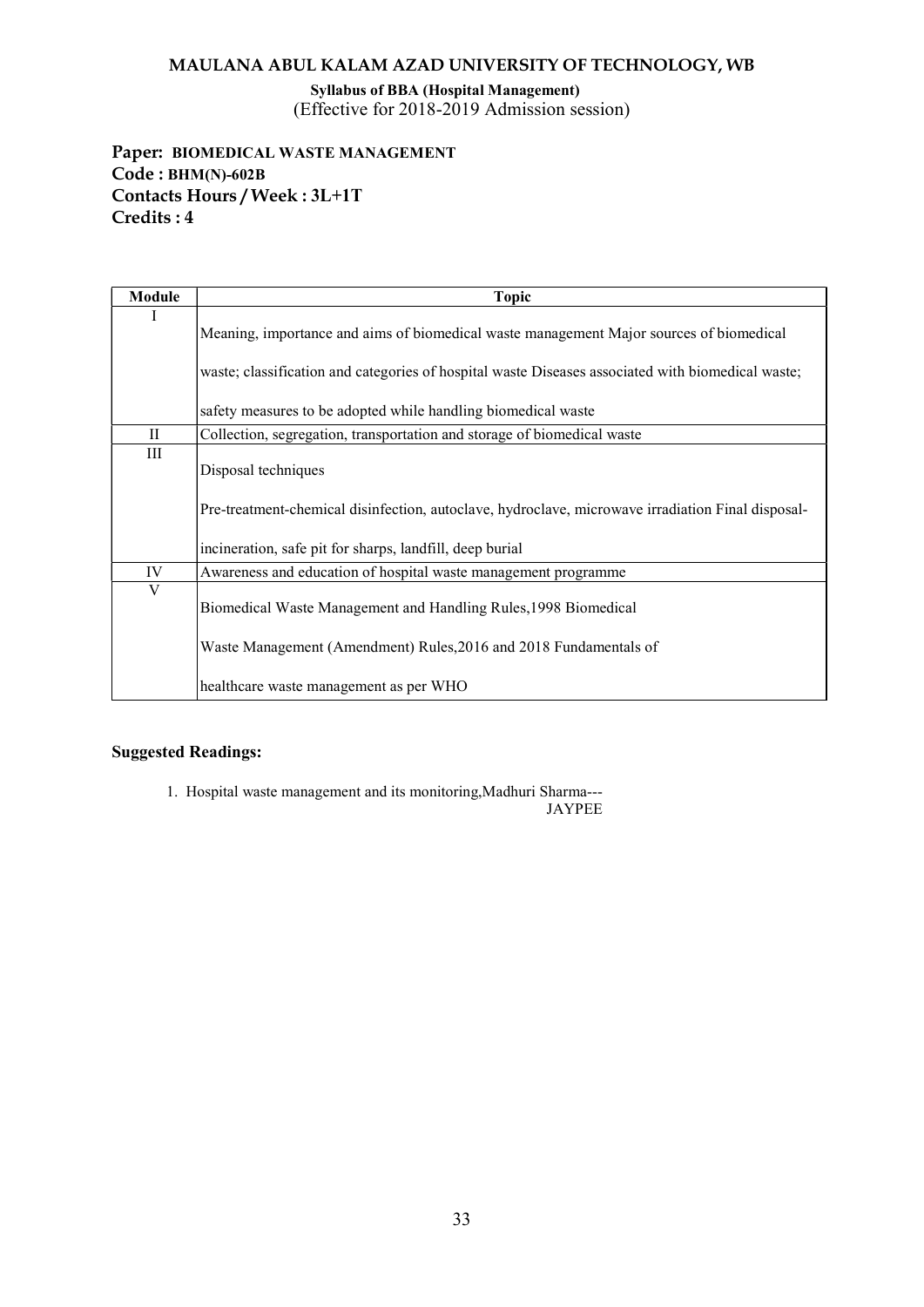Syllabus of BBA (Hospital Management) (Effective for 2018-2019 Admission session)

Paper: NUTRITION Code : BHM(N)-602C Contacts Hours / Week : 3L+1T Credits : 4

| Module              | <b>Topic</b>                                                                                           |
|---------------------|--------------------------------------------------------------------------------------------------------|
|                     | Elements of Nutrition - Cells (Basic Structure), definition of Nutrition, Nutrients and Diet, types of |
|                     | Diet, types of nutrients, Concept of food groups, Balanced diet, Dietary fibre Macronutrients:-        |
|                     | Carbohydrate(types, functions and metabolism)                                                          |
|                     | Protein (types, functions and metabolism)                                                              |
|                     | Fat (Types, functions and metabolism) Micronutrients: vitamins and minerals(                           |
|                     | Functions and daily requirement, deficiency disorders)                                                 |
| $\overline{\rm II}$ | Micronutrients (Vitamins and Minerals)- Sources, functions, daily requirements, deficiency and         |
|                     | disorder.                                                                                              |
|                     | RDA- definition and requirement of macro nutrients for infant, Children, adult, pregnancy and          |
|                     | lactation.                                                                                             |
|                     | Amino acid- definition, function and types.                                                            |
| III                 | Malnutrition: classification & control.                                                                |
|                     | <b>PEM</b>                                                                                             |
|                     | Obesity and its control.                                                                               |
| IV                  | Digestion and absorption of food                                                                       |
|                     | Role of hormones in metabolism                                                                         |
|                     | <b>BMR</b> (Basal Metabolic Rate)                                                                      |
| V                   | Nutritional factors in disease.                                                                        |
|                     | Iron deficiency, Iodine deficiency, Vitamin A prophylaxis,                                             |
|                     | National programmes on diet and nutrition.                                                             |

#### Suggested Readings:

1.Nutrition and Dietetics: Subhangini A.Joshi-Tata McGraw Hill

2.Nutrition Science:B.Srilakshmi-New Age International

Publishers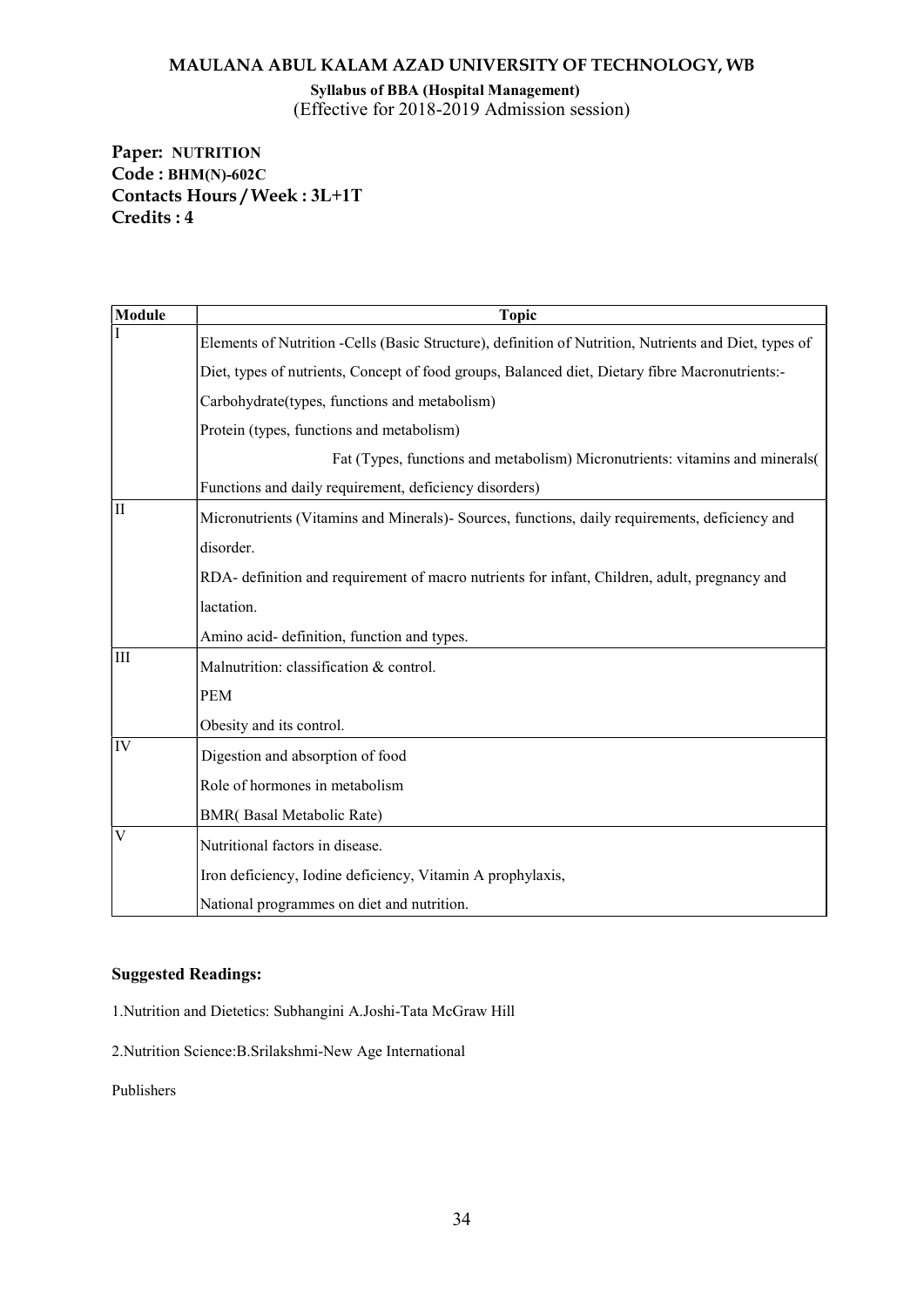Syllabus of BBA (Hospital Management) (Effective for 2018-2019 Admission session)

Paper: CARDIOVASCULAR DISEASES Code : BHM(N)-602D Contacts Hours / Week : 3L+1T Credits : 4

| Module | <b>Topic</b>                                                                                                                                                               |
|--------|----------------------------------------------------------------------------------------------------------------------------------------------------------------------------|
| I      | Essential anatomy & physiology of cardiovascular system.                                                                                                                   |
|        | Classical signs & symptoms of heart disease. Blood pressure.                                                                                                               |
| П      | Basic concepts of investigations: X-Ray, ECG, Eco-cardiography with C-Doppler, Holter                                                                                      |
|        | monitoring CT Scanning, coronary angiography. Biochemical changes in C.V. diseases.                                                                                        |
| Ш      | Therapeutic procedures of heart like cardiac Resuscitation, Defibrillation etc.<br>Basic concepts of cardiac failure, Cardisgenic shock, pulmonary acdema, Cardiac arrest. |
| IV     | Basic concepts of cardiac surgery-Prothetic heart values, cardiac transplantation, coronary                                                                                |
|        | angioplasty.                                                                                                                                                               |
|        | Replacement of heart values. Control of cardiovascular diseases                                                                                                            |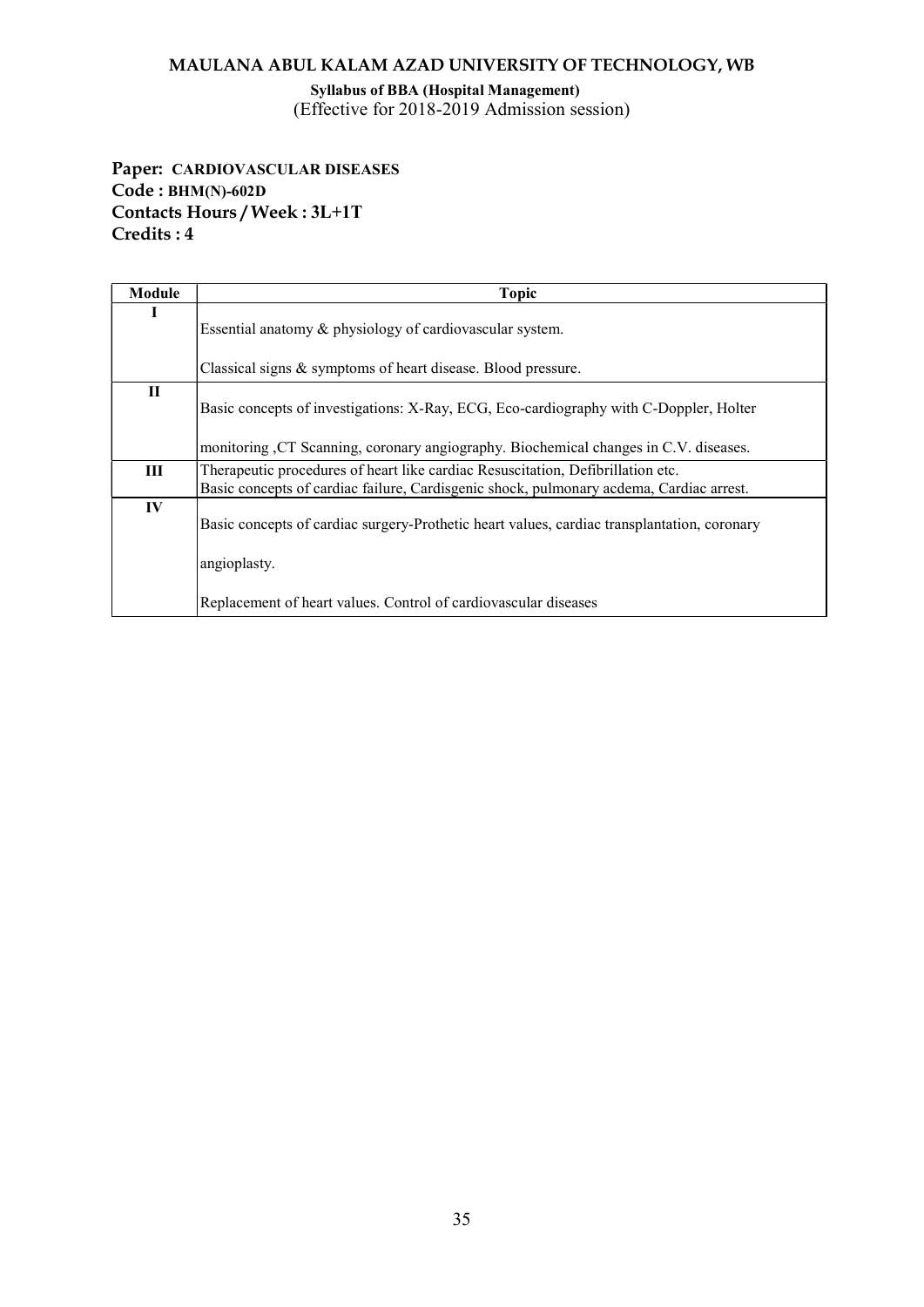#### Syllabus of BBA (Hospital Management) (Effective for 2018-2019 Admission session)

# Paper: EMERGENCY SERVICE DEPARTMENT Code : BHM(N)-602E Contacts Hours / Week : 3L+1T Credits : 4

| Module | <b>Topic</b>                                                     |
|--------|------------------------------------------------------------------|
|        | Location of Emergency in hospital<br>1)                          |
|        | Basic lay out of Emergency<br>2)                                 |
|        | Receiving patients<br>(a)                                        |
|        | Patient examination zone<br>(b)                                  |
|        | Patient investigation zone<br>(c)                                |
|        | Procedure room<br>(d)                                            |
|        | Cardio Pulmonary Resuscitation Unit<br>(d)                       |
|        | Dead patient barrier<br>(e)                                      |
|        | EMO's Office<br>(f)                                              |
|        | Nursing Station<br>(g)                                           |
| $\Pi$  | Infrastructural facilities<br>3)                                 |
|        | Office of EMO<br>a)                                              |
|        | Nursing Office<br>$\mathbf{b}$                                   |
|        | Equipment<br>4)                                                  |
|        | Legal procedure system<br>5)                                     |
|        | <b>Emergency Operation Theatre</b><br>6)                         |
|        | Arrangement of instruments and oxygen for minor Operation<br>(a) |
|        | Sterilization and fumigation of O.T. Room<br>(b)                 |
| Ш      | 7)<br>Admission procedure                                        |
|        | 8)<br>Billing for day care procedure in Emergency Dept.          |
|        | Staffing<br>8)                                                   |
|        | Medical<br>$\vert i)$                                            |
|        | Para Medical<br>$\overline{11}$                                  |
|        | 9<br>Security                                                    |

- 1. Hospital facilities planning & management, Gd Kunders—TMH
- 2. Principles of hospital administration & planning, BM Shakharkar—JAYPEE
- 3. Hospital administration, DC Joshi & Mamta Joshi—JAYPEE
- 4 . Essentials for Hospital support services and physical Infrastructure, Madhuri Sharma---JAYPEE
- 5. The hospital administrator, MA George---JAYPEE
- 6. Hospitals and Nursing homes planning, organizations and management, Syed Amin Tabish—JAYPEE
- 7. Hospital administration , CM Francis & Mario C desouza---JAYPEE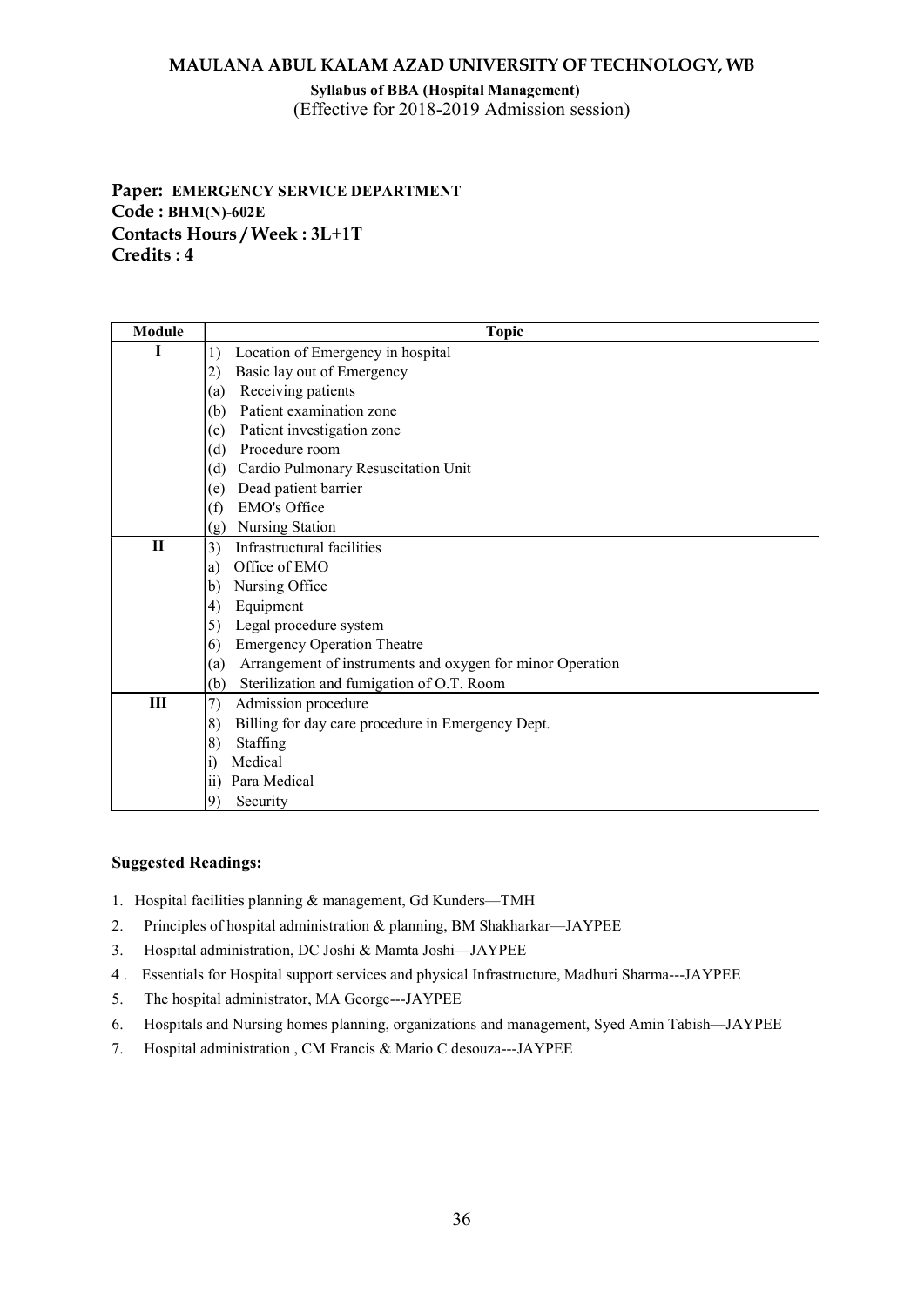Syllabus of BBA (Hospital Management) (Effective for 2018-2019 Admission session)

Paper: FRONT OFFICE MANAGEMENT Code : BHM(N)-602F Contacts Hours / Week : 3L+1T Credits : 4

| <b>Module</b> | <b>Topic</b>                                                                              |  |  |  |  |  |  |
|---------------|-------------------------------------------------------------------------------------------|--|--|--|--|--|--|
|               | Meaning and importance of front office management<br>Functions of front office department |  |  |  |  |  |  |
| П             | Physical facilities, location and layout of the department                                |  |  |  |  |  |  |
|               | Equipment required in the department                                                      |  |  |  |  |  |  |
|               | Organization of the department                                                            |  |  |  |  |  |  |
|               | Staffing pattern of the department                                                        |  |  |  |  |  |  |
|               | Job description of the employees of the front office department                           |  |  |  |  |  |  |
|               | Qualities of a good front office representative                                           |  |  |  |  |  |  |
| Ш             | Managing front office-patient admission, telephone etiquette, cash and bill section       |  |  |  |  |  |  |
|               | Qualities of a good telephone operatore<br>٠                                              |  |  |  |  |  |  |
|               | Reception activities-importance of reception, attributes of a good reception              |  |  |  |  |  |  |
| IV            | Role of the front office in interdepartmental communication<br>Time Motion Study          |  |  |  |  |  |  |
| V             | Team work in front office-team building, importance of team building in hospitals,        |  |  |  |  |  |  |
|               | characteristics of effective team                                                         |  |  |  |  |  |  |
|               | Problem areas of the department                                                           |  |  |  |  |  |  |

- 1. Hospital facilities planning & management, Gd Kunders—TMH
- 2. Principles of hospital administration & planning, BM Shakharkar—JAYPEE
- 3. Hospital administration, DC Joshi & Mamta Joshi—JAYPEE
- 4 . Essentials for Hospital support services and physical Infrastructure, Madhuri Sharma---JAYPEE
- 5. The hospital administrator, MA George---JAYPEE
- 6. Hospitals and Nursing homes planning, organizations and management, Syed Amin Tabish—JAYPEE
- 7. Hospital administration , CM Francis & Mario C desouza---JAYPEE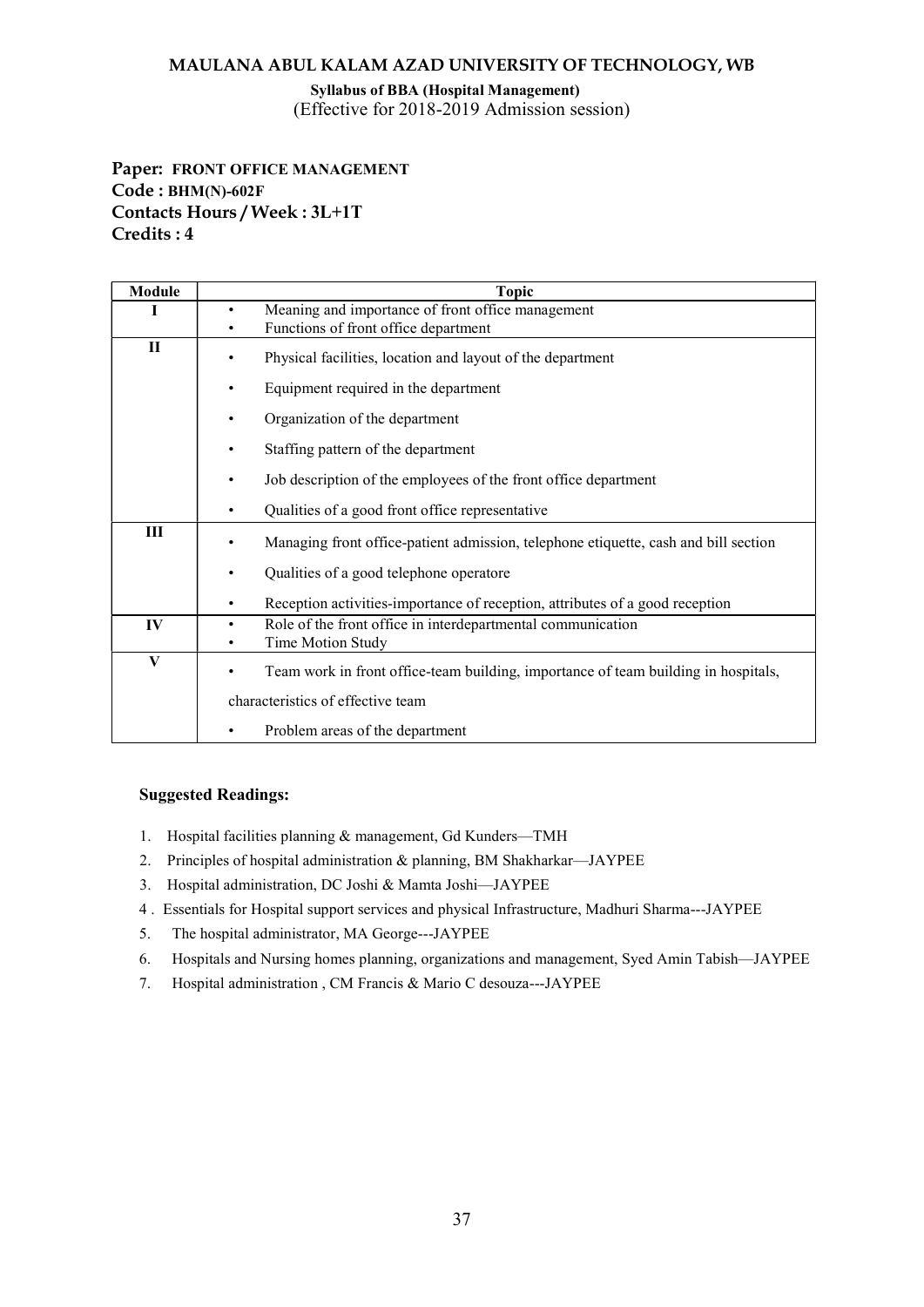Syllabus of BBA (Hospital Management) (Effective for 2018-2019 Admission session)

# Paper: DISASTER MANAGEMENT Code : BHM(N)-602G Contacts Hours / Week : 3L+1T Credits : 4

| <b>Module</b> | <b>Topic</b>                                                                                      |  |  |  |  |  |  |
|---------------|---------------------------------------------------------------------------------------------------|--|--|--|--|--|--|
|               | Concept and basics of disaster Management and mass casualties Management. Types of                |  |  |  |  |  |  |
|               | disaster: Natural & Manmade disasters                                                             |  |  |  |  |  |  |
| П             | Disaster and disaster preparedness plan - Definition, Disaster preparedness plan, Needs for       |  |  |  |  |  |  |
|               | disaster planning, Assessment of Disaster Preparedness                                            |  |  |  |  |  |  |
| Ш             | Changing concept of disaster management, Recent trends and advancement in                         |  |  |  |  |  |  |
|               | disaster management                                                                               |  |  |  |  |  |  |
| IV            | Hospital Disaster plans - essentials for effective implementation, objectives of a hospital       |  |  |  |  |  |  |
|               | disaster plan, Principles, Essential requisites. A suggested model on Hospital Disaster plan,     |  |  |  |  |  |  |
|               | Triage.                                                                                           |  |  |  |  |  |  |
| V             | Fire Hazards and Fire Manual Guideline                                                            |  |  |  |  |  |  |
|               | Introduction - Elements of fire - Fire hazard - Cause of Hospital Fire - Classification of fire - |  |  |  |  |  |  |
|               | Fire protection - Fire points and Escape Route - Risk evaluation - meaning of fire manual -       |  |  |  |  |  |  |
|               | Guideline - Elements of Fire safety - Fire safety training - Do's and Don'ts for electrical fire  |  |  |  |  |  |  |
|               | prevention - Action to be taken in case of fire in a Hospital                                     |  |  |  |  |  |  |

- 1. Preventive and Social Medicine by K. Park
- 2. Disaster Management by Dr. S Arulsamy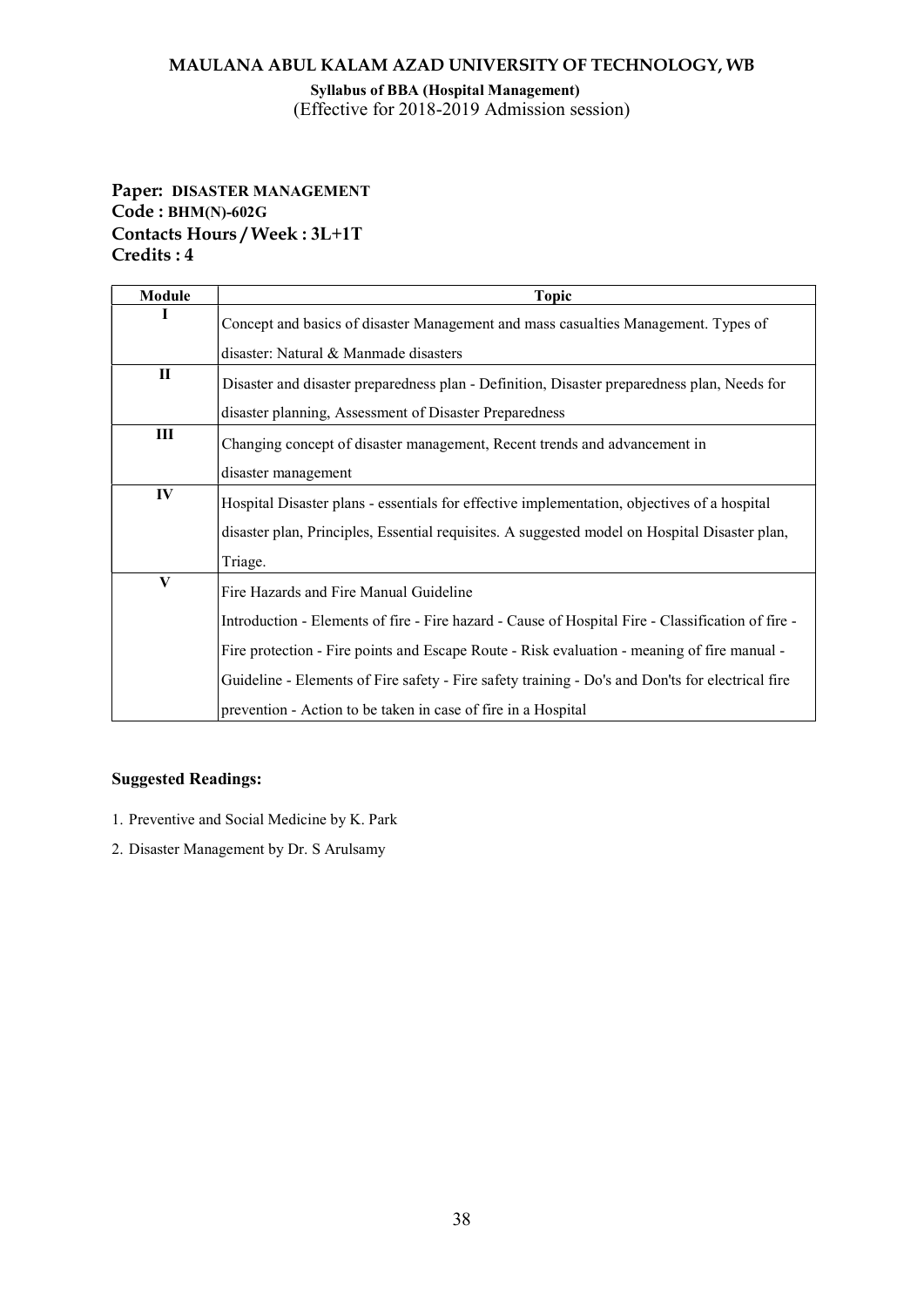Syllabus of BBA (Hospital Management)

(Effective for 2018-2019 Admission session)

| SL No.         | Course name                                   | Year            | Provider     | <b>Duration</b> | <b>Credit</b>  | University        |
|----------------|-----------------------------------------------|-----------------|--------------|-----------------|----------------|-------------------|
|                | Speaking effectively                          | 1st             | <b>NPTEL</b> | 8 weeks         | 3              | <b>IIT</b>        |
|                |                                               |                 |              |                 |                | Kharagpur         |
| $\overline{2}$ | <b>Essential Statistics using Excel</b>       | 1st             | EdX          | Self paced      | $\overline{4}$ | Microsoft         |
| 3              | Soft skills                                   | 1 <sup>st</sup> | <b>NPTEL</b> | 12 weeks        | $\overline{4}$ | <b>NPTEL</b>      |
| $\overline{4}$ | Developing soft skills & personality          | 1 <sub>st</sub> | <b>NPTEL</b> | 8 weeks         | 3              | <b>IIT Kanpur</b> |
| 5              | Service marketing a practical approach        | 1 <sup>st</sup> | <b>NPTEL</b> | 4 weeks         | 1              | <b>NPTEL</b>      |
| 6              | Write professional email in English           | 1st             | Georgia      | 5 weeks         | $\mathbf{1}$   | <b>NPTEL</b>      |
|                |                                               |                 | Institute of |                 |                |                   |
|                |                                               |                 | Technology   |                 |                |                   |
| $\overline{7}$ | Presentation skills: designing presentation & | 1st             | Coursera     | 4 weeks         | $\mathbf{1}$   | Tomsk             |
|                | designing slides                              |                 |              |                 |                | <b>State</b>      |
|                |                                               |                 |              |                 |                | University        |
| 8              | Health for All Through Primary Health Care    | 1 <sup>st</sup> | Coursera     | 5 weeks         | $\mathbf{1}$   | Johns             |
|                |                                               |                 |              |                 |                | Hopkins           |
|                |                                               |                 |              |                 |                | University        |
| 10             | Health Research Fundamental                   | 2 <sub>nd</sub> |              | 8 weeks         | $\mathfrak{Z}$ | <b>NPTEL</b>      |
| 11             | Economics of Health and Health Care           | 2nd             | Swayam       | 8 weeks         | $\overline{3}$ | IIT-              |
|                |                                               |                 |              |                 |                | Kanpur            |
| 12             | Ecology: Ecosystem Dynamics & conservation    | 2 <sup>nd</sup> | Coursera     | 5 weeks         | $\mathbf{1}$   | American          |
|                |                                               |                 |              |                 |                | Museum            |
|                |                                               |                 |              |                 |                | of natural        |
|                |                                               |                 |              |                 |                | history,          |
|                |                                               |                 |              |                 |                | Howard            |
|                |                                               |                 |              |                 |                | hughes            |
|                |                                               |                 |              |                 |                | medical           |
|                |                                               |                 |              |                 |                | institute         |
| 13             | A life of happiness & fulfillment             | 2 <sup>nd</sup> | Coursera     | 6 weeks         | $\overline{2}$ | Indian            |
|                |                                               |                 |              |                 |                | School of         |
|                |                                               |                 |              |                 |                | <b>Business</b>   |
| 14             | Ethics                                        | 2 <sup>nd</sup> | <b>NPTEL</b> | 12 weeks        | $\overline{4}$ |                   |

# Online courses for Hospital Management

| 15 | Epidemiology: The Basic Science of Public  | 2 <sup>nd</sup> | Coursera | 5.5 hrs  | The University |
|----|--------------------------------------------|-----------------|----------|----------|----------------|
|    | Health                                     |                 |          |          | of North       |
|    |                                            |                 |          |          | Carolina at    |
|    |                                            |                 |          |          | Chapel Hill    |
| 16 | Statistical Reasoning for Public Health 1: | 2 <sup>nd</sup> | Coursera | 18 weeks | Johns Hopkins  |
|    | Estimation , Inference & Interpretation    |                 |          |          | University     |
| 17 | Epidemiology in Public Health Practice     | 2 <sup>nd</sup> | Coursera | 4 weeks  | John           |
|    |                                            |                 |          |          | Hopkins        |
|    |                                            |                 |          |          | University     |
| 18 | Marketing in a Digital World               | $3^{\text{rd}}$ | Coursera | 4 weeks  | University of  |
|    |                                            |                 |          |          | Illinois       |